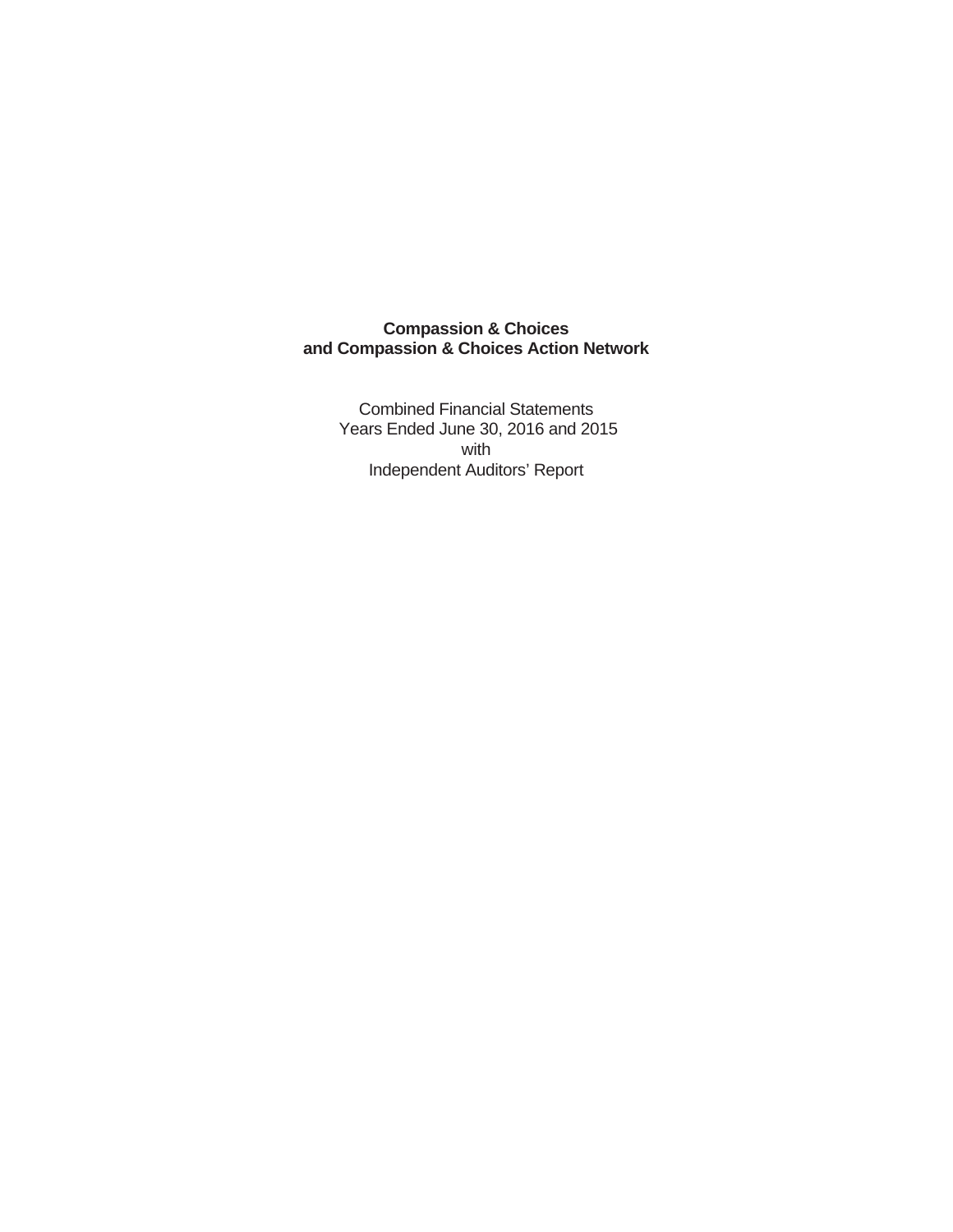Years Ended June 30, 2016 and 2015 (See Independent Auditors' Report)

#### **Contents**

|                                                                                           | Page      |
|-------------------------------------------------------------------------------------------|-----------|
| <b>Independent Auditors' Report</b>                                                       | $1 - 2$   |
| <b>Financial Statements:</b>                                                              |           |
| <b>Combined Statements of Financial Position</b>                                          | $3 - 4$   |
| Combined Statements of Activities and Changes in Net Assets                               | 5         |
| <b>Combined Statements of Cash Flows</b>                                                  | $6 - 7$   |
| <b>Notes to Combined Financial Statements</b>                                             | $8 - 18$  |
| Supplemental Information:                                                                 |           |
| Independent Auditors' Report on Supplemental Information                                  | 20        |
| Combining Statement of Financial Position - June 30, 2016                                 | $21 - 22$ |
| Combining Statement of Activities and Changes in Net Assets -<br>Year Ended June 30, 2016 | 23        |
| Statements of Revenue and Functional Expenses for the Year Ended June 30, 2016:           |           |
| Combining                                                                                 | 24        |
| <b>Compassion &amp; Choices</b>                                                           | $25 - 27$ |
| <b>Compassion &amp; Choices Action Network</b>                                            | 28-29     |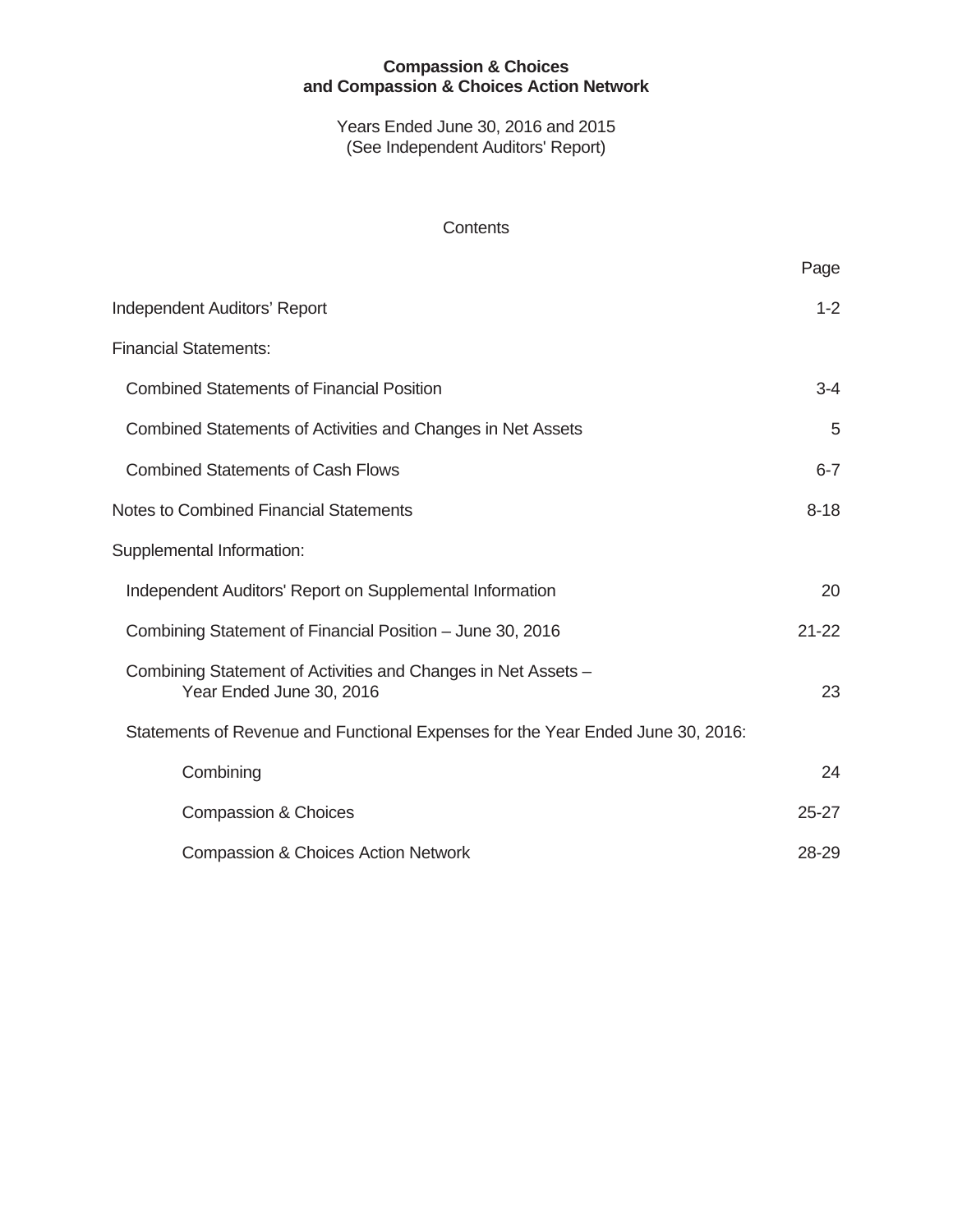

Board of Directors Compassion & Choices, and Compassion & Choices Action Network Denver, Colorado

#### Independent Auditors' Report

#### *Report on the Financial Statements*

We have audited the accompanying combined financial statements of Compassion & Choices and Compassion & Choices Action Network which comprise the combined statements of financial position as of June 30, 2016 and 2015 and the related combined statements of activities and changes in net assets and cash flows for the years then ended and the related notes to the combined financial statements.

#### *Management's Responsibility for the Financial Statements*

Management is responsible for the preparation and fair presentation of these combined financial statements in accordance with accounting principles generally accepted in the United States of America; this includes the design, implementation and maintenance of internal control relevant to the preparation and fair presentation of combined financial statements that are free from material misstatement, whether due to fraud or error.

#### *Auditor's Responsibility*

Our responsibility is to express an opinion on these combined financial statements based on our audits. We conducted our audits in accordance with auditing standards generally accepted in the United States of America. Those standards require that we plan and perform the audit to obtain reasonable assurance about whether the combined financial statements are free of material misstatement.

An audit involves performing procedures to obtain audit evidence about the amounts and disclosures in the combined financial statements. The procedures selected depend on the auditor's judgment, including the assessment of the risks of material misstatement of the combined financial statements, whether due to fraud or error. In making those risk assessments, the auditor considers internal control relevant to the entity's preparation and fair presentation of the combined financial statements in order to design audit procedures that are appropriate in the circumstances, but not for the purpose of expressing an opinion on the effectiveness of the entity's internal control. Accordingly, we express no such opinion. An audit also includes evaluating the appropriateness of accounting policies used and the reasonableness of significant accounting estimates made by management, as well as evaluating the overall presentation of the combined financial statements.

We believe that the audit evidence we have obtained is sufficient and appropriate to provide a basis for our audit opinion.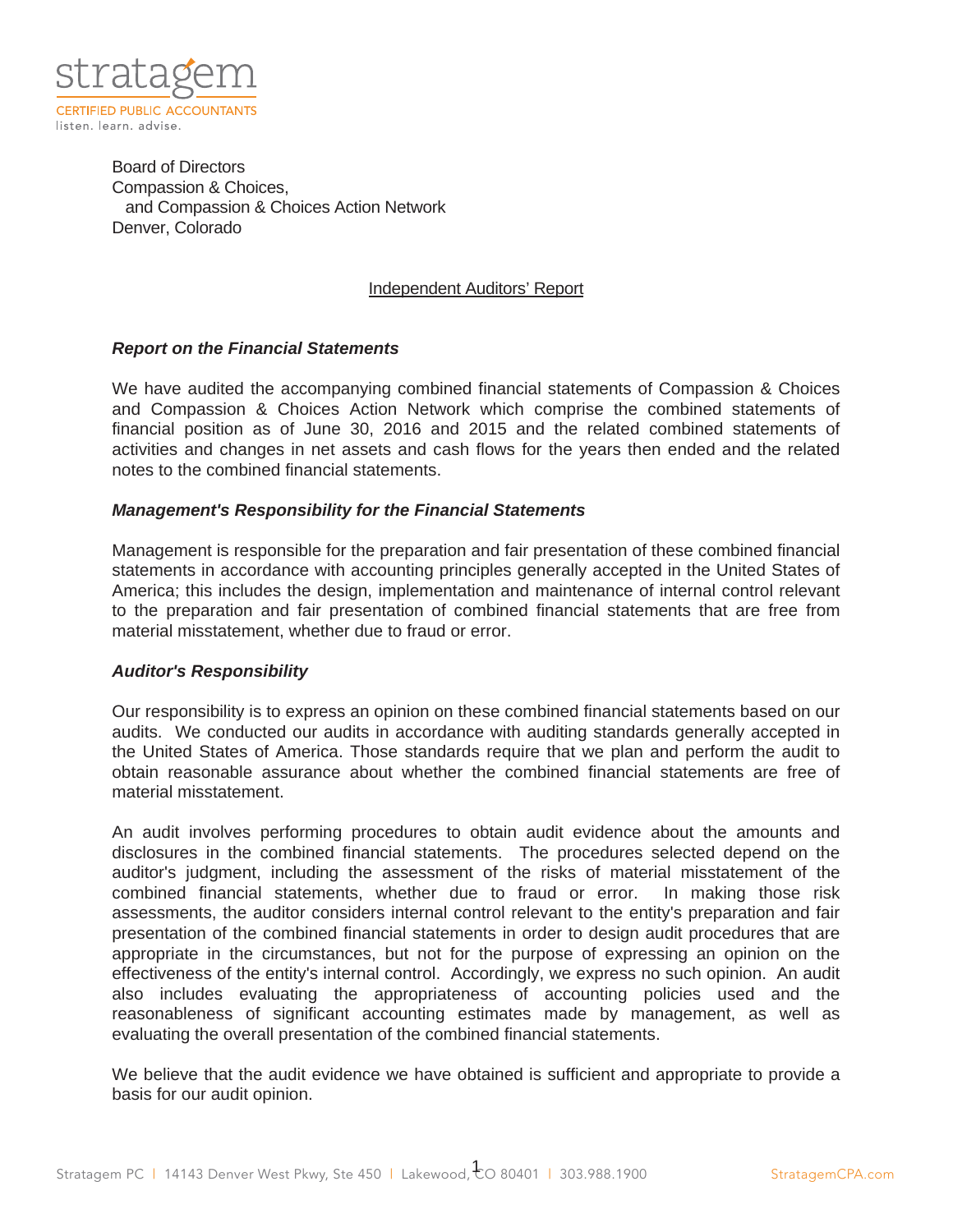# *Opinion*

In our opinion, the combined financial statements referred to above present fairly, in all material respects, the financial position of Compassion & Choices and Compassion & Choices Action Network of June 30, 2016 and 2015 and the changes in its net assets and its cash flows for the years then ended in accordance with accounting principles generally accepted in the United States of America.

Stratagem PC Certified Public Accountants

Lakewood, Colorado

October 28, 2016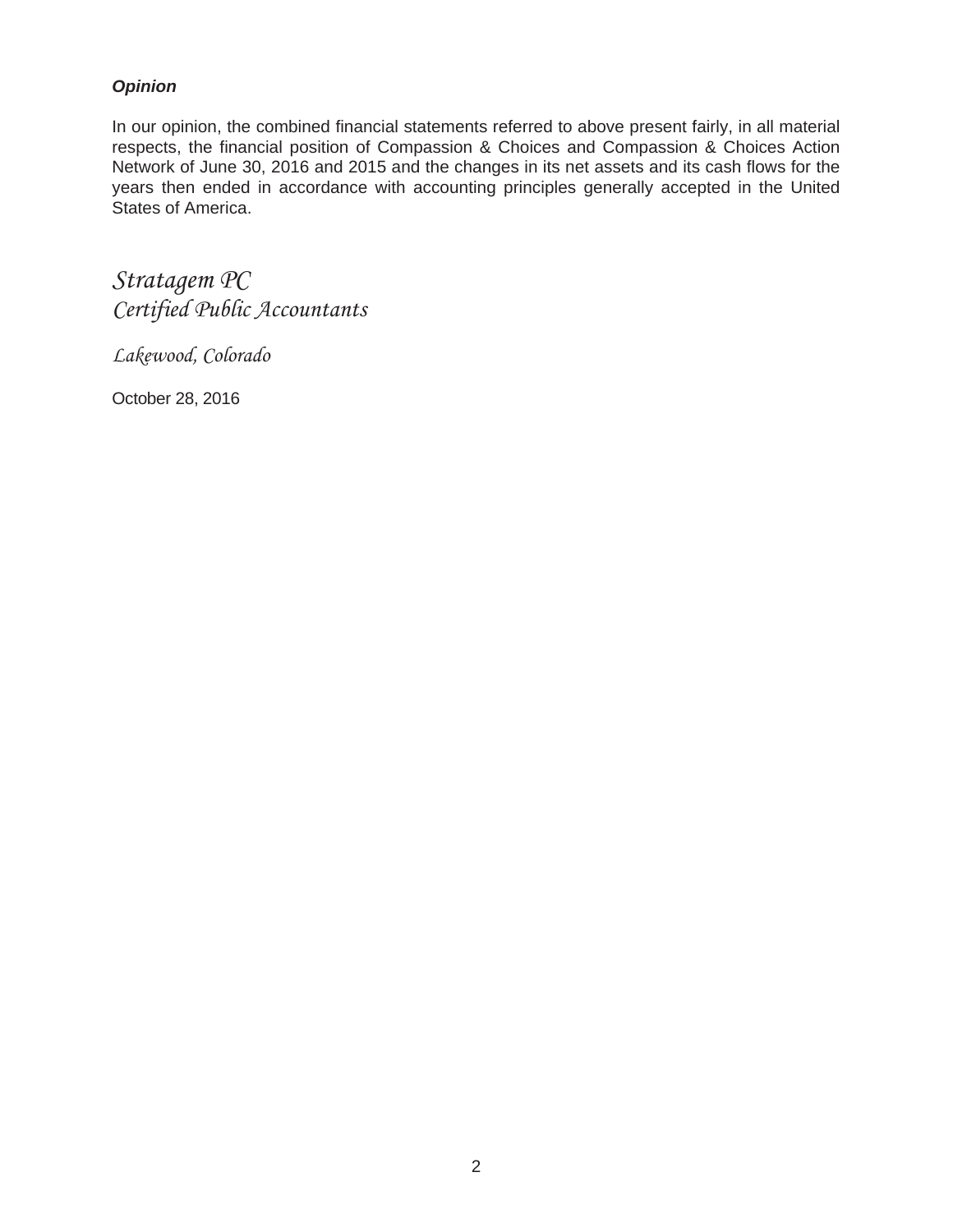#### Combined Statements of Financial Position June 30, 2016 and 2015 (See Independent Auditors' Report)

#### Assets

|                                                    | 2016             | 2015               |
|----------------------------------------------------|------------------|--------------------|
| <b>Current assets:</b>                             |                  |                    |
| Cash and cash equivalents:                         | \$<br>1,656,078  | \$<br>2,037,237    |
| Unconditional promises to give,                    |                  |                    |
| net of allowance                                   | 2,645,150        | 2,621,000          |
| Investments:                                       |                  |                    |
| Cash and money market funds                        | 1,007,932        | 2,588,649          |
| Marketable securities                              | 12,879,631       | 16,219,146         |
| Prepaid expenses                                   | 133,503          | 147,429            |
| Beneficial interest in charitable remainder trusts | 169,046          | 168,984            |
| Other current assets                               | 15,532           | 7,421              |
| <b>Total current assets</b>                        | 18,506,872       | 23,789,866         |
|                                                    |                  |                    |
| Property, equipment and improvements, at cost:     |                  |                    |
| Furniture, fixtures and equipment                  | 454,920          | 456,744            |
| Leasehold improvements                             | 62,446           | 62,446             |
|                                                    |                  |                    |
|                                                    | 517,366          | 519,190            |
| Less accumulated depreciation                      |                  |                    |
| and amortization                                   | 391,214          | 315,671            |
| Total property, equipment                          |                  |                    |
| and improvements                                   | 126,152          | 203,519            |
|                                                    |                  |                    |
| Other assets                                       |                  |                    |
| Unconditional promises to give,                    |                  |                    |
| net of current portion                             | 2,635,500        | 137,000            |
| Intangible assets                                  | 14,764           | 15,764             |
| <b>Deposits</b>                                    | 30,875           | 30,875             |
| <b>Total other assets</b>                          | 2,681,139        | 183,639            |
|                                                    |                  |                    |
| <b>Total assets</b>                                | \$<br>21,314,163 | \$<br>24, 177, 024 |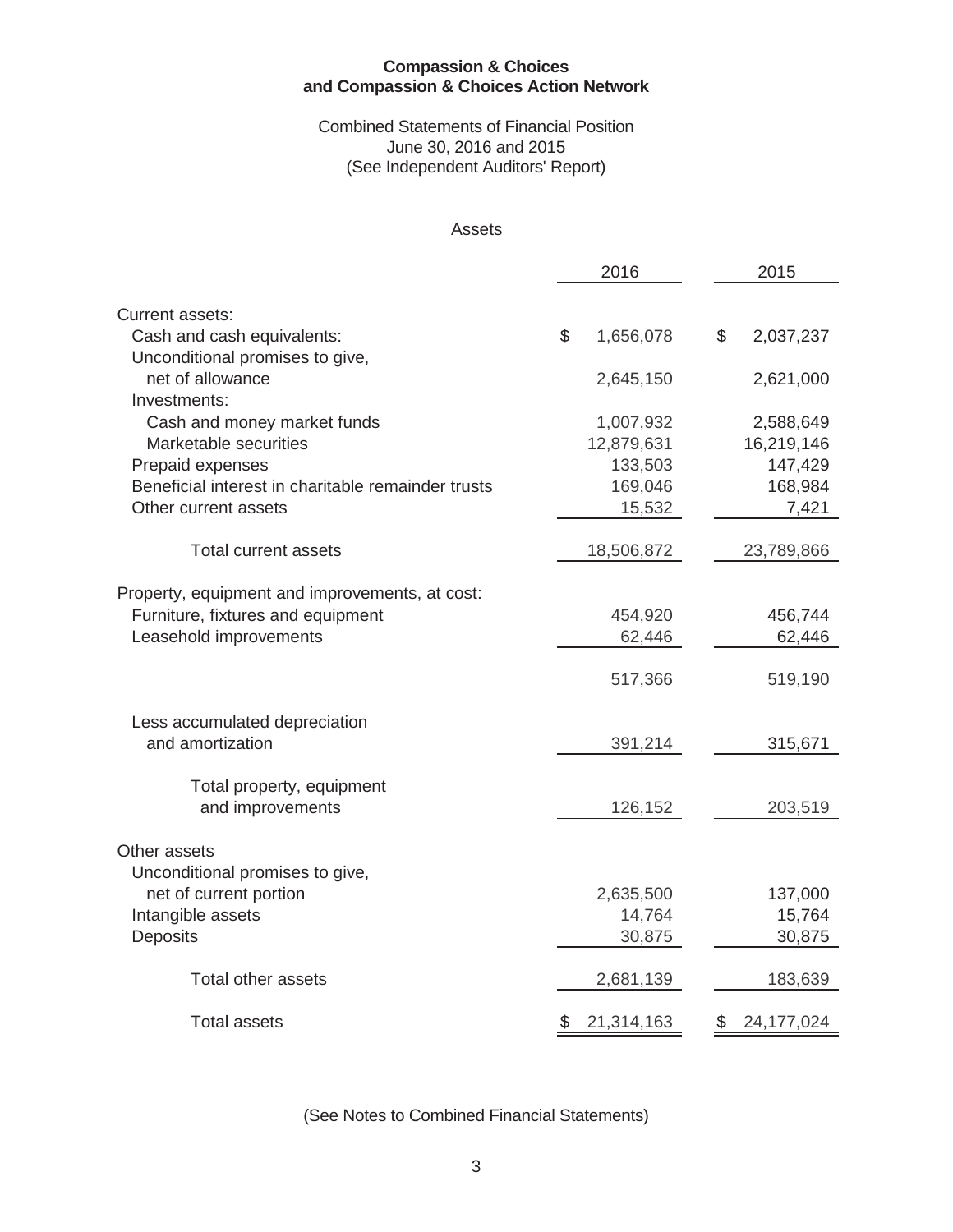#### Combined Statements of Financial Position June 30, 2016 and 2015 (See Independent Auditors' Report)

#### Liabilities and Net Assets

|                                                                                                                                                               | 2016                     | 2015                                        |
|---------------------------------------------------------------------------------------------------------------------------------------------------------------|--------------------------|---------------------------------------------|
| <b>Current liabilities:</b><br>Current portion of obligations<br>under capital leases<br>Accounts payable<br>Accrued payroll and vacation<br>Accrued expenses | \$<br>341,733<br>471,800 | \$<br>14,717<br>456,899<br>340,677<br>1,500 |
| <b>Total current liabilities</b>                                                                                                                              | 813,533                  | 813,793                                     |
| Long-term liabilities:<br>Gift annuity payments due                                                                                                           | 477,969                  | 490,348                                     |
| <b>Total liabilities</b>                                                                                                                                      | 1,291,502                | 1,304,141                                   |
| Net assets:<br>Unrestricted:<br>Operating<br>Net investment in property,<br>equipment and improvements                                                        | 17,261,009<br>126,152    | 22,547,081<br>188,802                       |
| Total unrestricted net assets                                                                                                                                 | 17,387,161               | 22,735,883                                  |
| <b>Temporarily restricted</b>                                                                                                                                 | 2,635,500                | 137,000                                     |
| Total net assets                                                                                                                                              | 20,022,661               | 22,872,883                                  |
| Total liabilities and net assets                                                                                                                              | 21,314,163               | 24, 177, 024                                |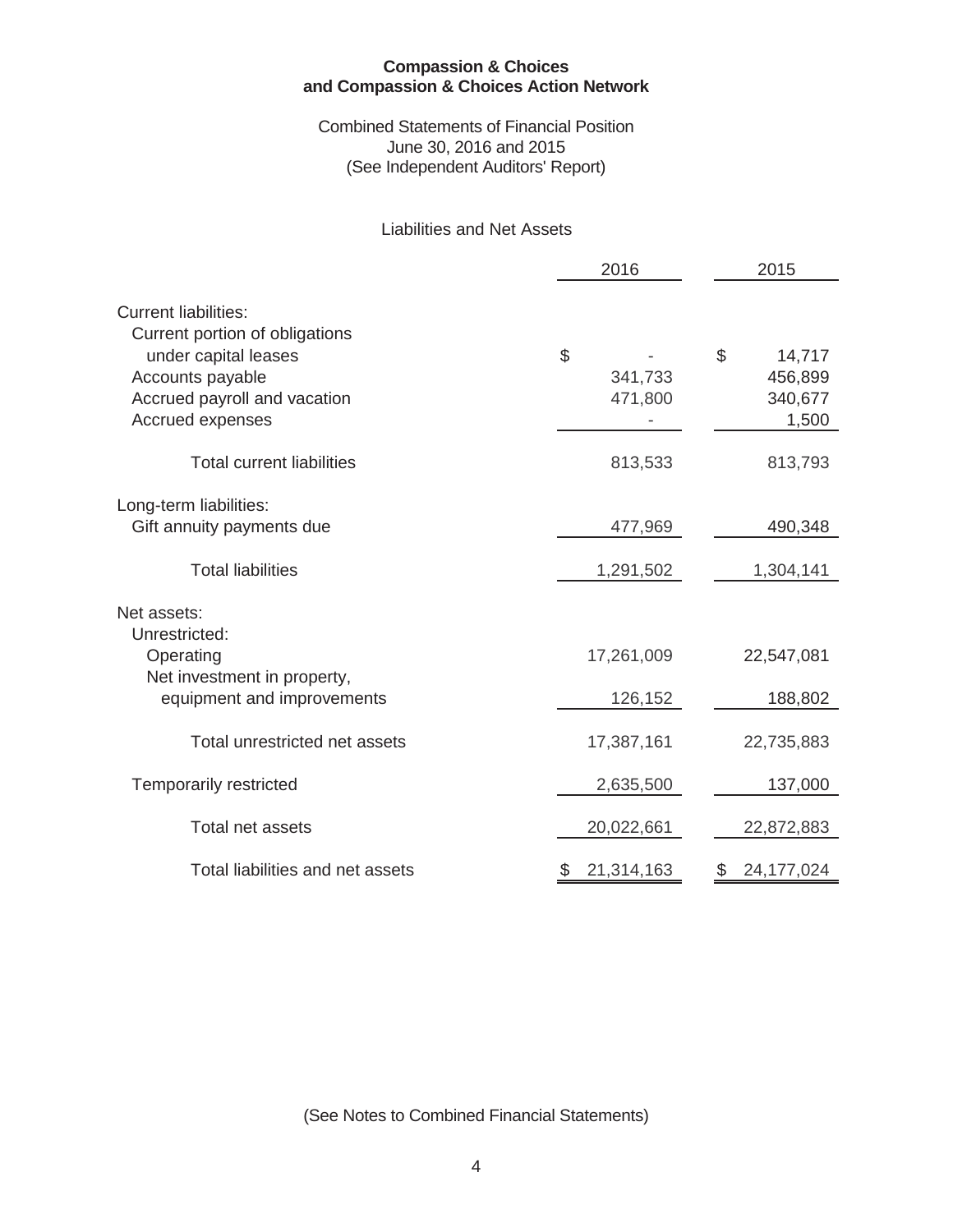#### Combined Statements of Activities and Changes in Net Assets Years Ended June 30, 2016 and 2015 (See Independent Auditors' Report)

|                                             | 2016 |             |    | 2015       |
|---------------------------------------------|------|-------------|----|------------|
| Revenue and other support:                  |      |             |    |            |
| Contributions                               | \$   | 18,808,249  | \$ | 15,373,419 |
| Membership fees                             |      | 137,311     |    | 207,355    |
| Foundation revenue                          |      | 25,000      |    | 135,000    |
| Investment income, net of expenses          |      | 64,779      |    | 389,624    |
| Realized and unrealized loss on investments |      | (39, 261)   |    | (261, 571) |
| Gain on sale of asset                       |      | 63,457      |    |            |
| Other income                                |      | 559,968     |    | 525,589    |
| Total revenue and other support             |      | 19,619,503  |    | 16,369,416 |
| Expenses:                                   |      |             |    |            |
| Programs                                    |      | 19,386,501  |    | 12,849,683 |
| General and administrative                  |      | 1,818,770   |    | 1,836,558  |
| Fundraising                                 |      | 1,264,454   |    | 1,012,582  |
| <b>Total expenses</b>                       |      | 22,469,725  |    | 15,698,823 |
| Increase (decrease) in net assets           |      | (2,850,222) |    | 670,593    |
| Net assets, beginning                       |      | 22,872,883  |    | 22,202,290 |
| Net assets, ending                          |      | 20,022,661  | S  | 22,872,883 |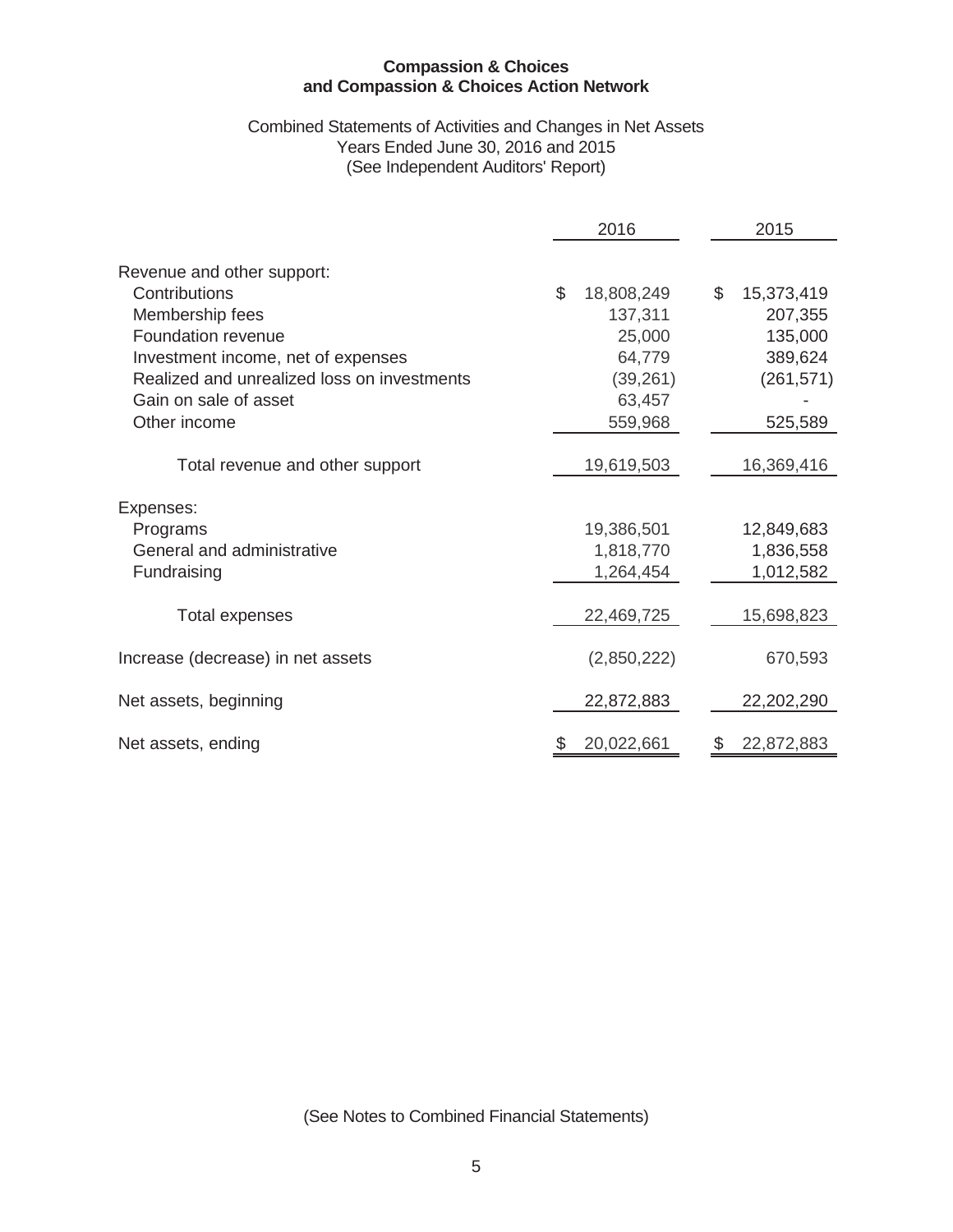Combined Statements of Cash Flows Years Ended June 30, 2016 and 2015 (See Independent Auditors' Report)

|                                                                                                                                                                                                                                                    | 2016                                                             | 2015                                                      |
|----------------------------------------------------------------------------------------------------------------------------------------------------------------------------------------------------------------------------------------------------|------------------------------------------------------------------|-----------------------------------------------------------|
| Cash flows from operating activities:<br>Cash received from contributions and donations<br>Cash paid to employees and vendors<br>Interest paid<br>Interest received                                                                                | $\mathbb S$<br>16,999,705<br>(22, 358, 918)<br>(4,881)<br>64,779 | \$<br>20,875,360<br>(15, 430, 890)<br>(1,302)<br>389,624  |
| Net cash provided (used) by operating activities                                                                                                                                                                                                   | (5, 299, 315)                                                    | 5,832,792                                                 |
| Cash flows from investing activities:<br>Proceeds from sale of investments<br>Proceeds from sale of property and equipment<br>Purchases of investments<br>Purchases of property and equipment<br>Purchase of intangible asset<br>Deposits refunded | 10,269,254<br>64,261<br>(5,388,263)                              | 3,977,378<br>(8,967,422)<br>(55,090)<br>(15,000)<br>4,914 |
| Net cash provided (used) by investing activities                                                                                                                                                                                                   | 4,945,252                                                        | (5,055,220)                                               |
| Cash flows from financing activities:<br>Capital lease obligations:<br>Repayments<br>Gift annuities:<br>Proceeds<br>Repayments                                                                                                                     | (14, 717)<br>49,150<br>(61,529)                                  | (12, 763)<br>96,435<br>(52, 323)                          |
| Net cash provided (used) by financing activities                                                                                                                                                                                                   | (27,096)                                                         | 31,349                                                    |
| Net increase (decrease) in cash and cash equivalents                                                                                                                                                                                               | (381, 159)                                                       | 808,921                                                   |
| Cash and cash equivalents, beginning                                                                                                                                                                                                               | 2,037,237                                                        | 1,228,316                                                 |
| Cash and cash equivalents, ending                                                                                                                                                                                                                  | $\$\$<br>1,656,078                                               | \$<br>2,037,237                                           |

(continued) (See Notes to Combined Financial Statements)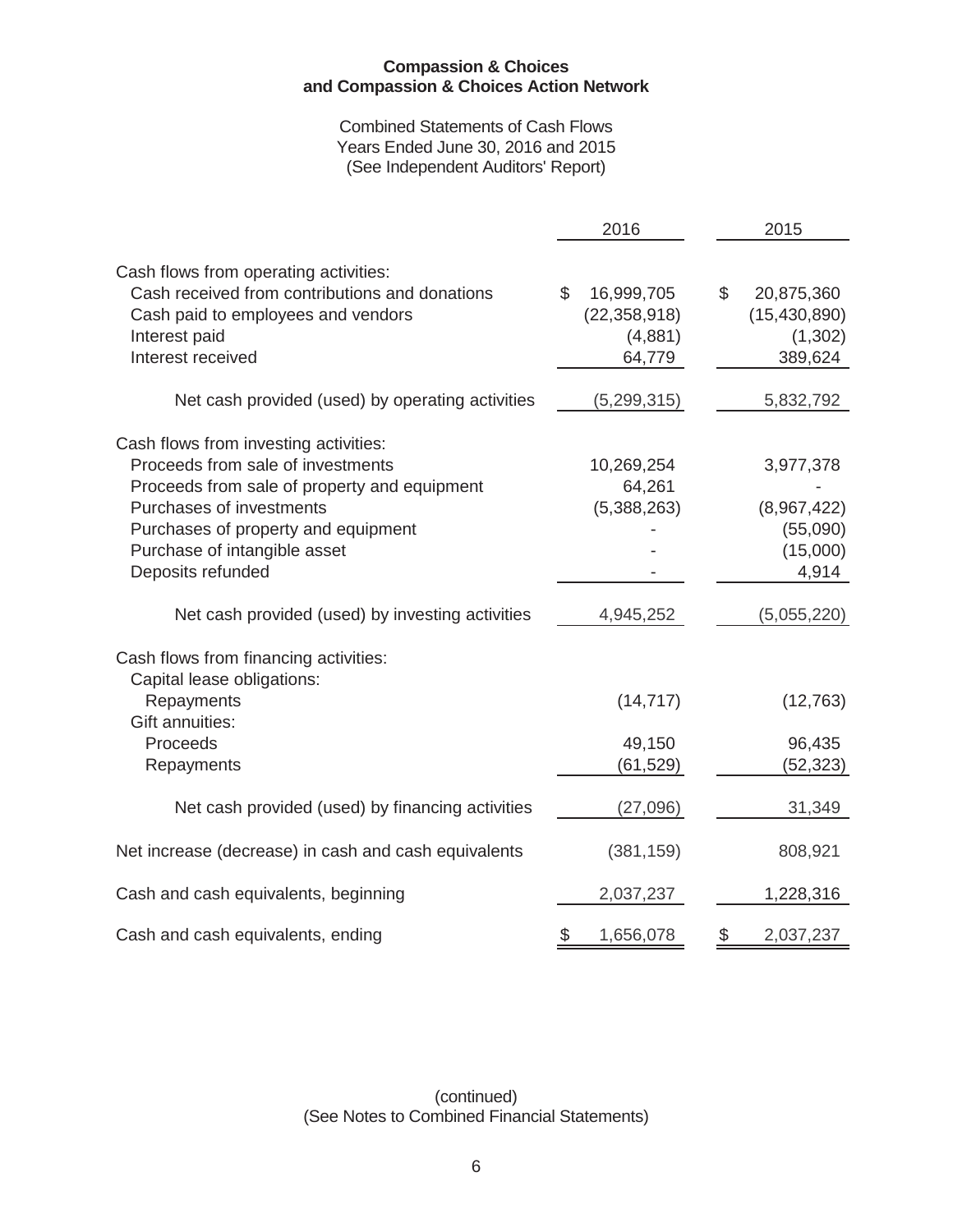#### Combined Statements of Cash Flows (continued) Years Ended June 30, 2016 and 2015 (See Independent Auditors' Report)

|                                                                                                                                                             | 2016                                      | 2015                                         |
|-------------------------------------------------------------------------------------------------------------------------------------------------------------|-------------------------------------------|----------------------------------------------|
| Cash flows from operating activities:<br>Change in net assets                                                                                               | \$<br>(2,850,222)                         | \$<br>670,593                                |
| Adjustments to reconcile change in net assets<br>to net cash provided (used) by operating activities:                                                       |                                           |                                              |
| Depreciation and amortization<br>Unrealized loss on investments<br>Gain on sale of property and equipment                                                   | 77,543<br>39,261<br>(63, 457)             | 115,602<br>261,571                           |
| (Increase) decrease in:<br>Unconditional promises to give<br>Prepaid expenses<br>Beneficial interest in charitable remainder trusts<br>Other current assets | (2,522,650)<br>13,926<br>(62)<br>(8, 111) | 4,889,927<br>(64, 562)<br>24,205<br>(7, 421) |
| Increase (decrease) in:<br>Accounts payable<br>Accrued payroll and vacation<br>Accrued expenses                                                             | (115, 166)<br>131,123<br>(1,500)          | 32,385<br>(89, 508)                          |
| Net cash provided (used) by operating activities                                                                                                            | (5,299,315)                               | 5,832,792                                    |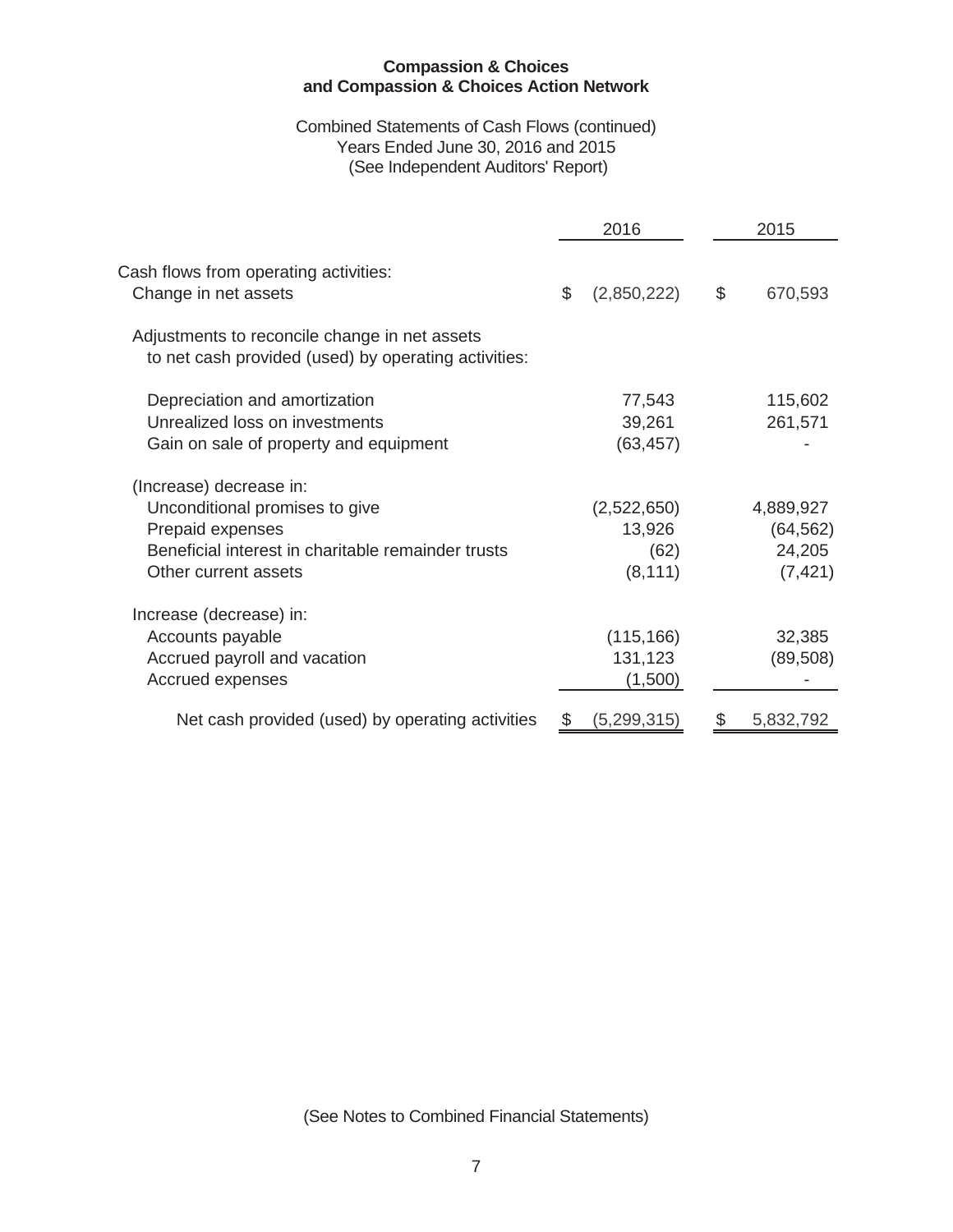Notes to Combined Financial Statements Years Ended June 30, 2016 and 2015 (See Independent Auditors' Report)

# **1. Nature of Operations and Summary of Significant Accounting Policies**

#### Nature of operations

Compassion & Choices, which has been granted not-for-profit status under Internal Revenue Code Section 501(c)(3), work to advance patients' rights through laws that allow mentally competent, terminally ill adults the legal choice of physician aid-in-dying. Compassion & Choices seeks to achieve this goal by advocating patient's rights, educating the public about the issues surrounding physician aid-in-dying, and empowering patients so they can make informed choices.

Compassion & Choices Action Network is a not-for-profit organization with a 501(c)(4) status under the Internal Revenue Code Section, whose mission is to advance education on end-of-life choices through promoting memberships and periodicals. Compassion & Choices Action Network's mission is also to engage in programs to advance legislation which will permit terminally ill individuals of sound mind to receive physician aid-in-dying. Compassion & Choices Action Network has independently governed chapters which are located throughout the United States.

The two Organizations are considered to be under common control as defined by generally accepted accounting principles based on financial control and/or joint operating agreements. As such, the financial operations of the two Organizations' are presented as combined financial statements for the years ended June 30, 2016 and 2015.

Funding is received through donations from individuals, businesses and organizations as well as membership dues.

#### **Basis of presentation**

The combined financial statements are prepared using the accrual method of accounting under accounting principles generally accepted in the United States of America whereby income is reported as earned and expenses reported as incurred.

Financial statement presentation follows the recommendations of the Financial Accounting Standards Board Accounting Standards Codification (FASB ASC), Topic 958 *Revenue Recognition of Not-for-Profit Organizations*. Under Topic 958, the Organizations are required to report information regarding their financial position and activities according to three classes of net assets: unrestricted net assets, temporarily restricted net assets, and permanently restricted net assets.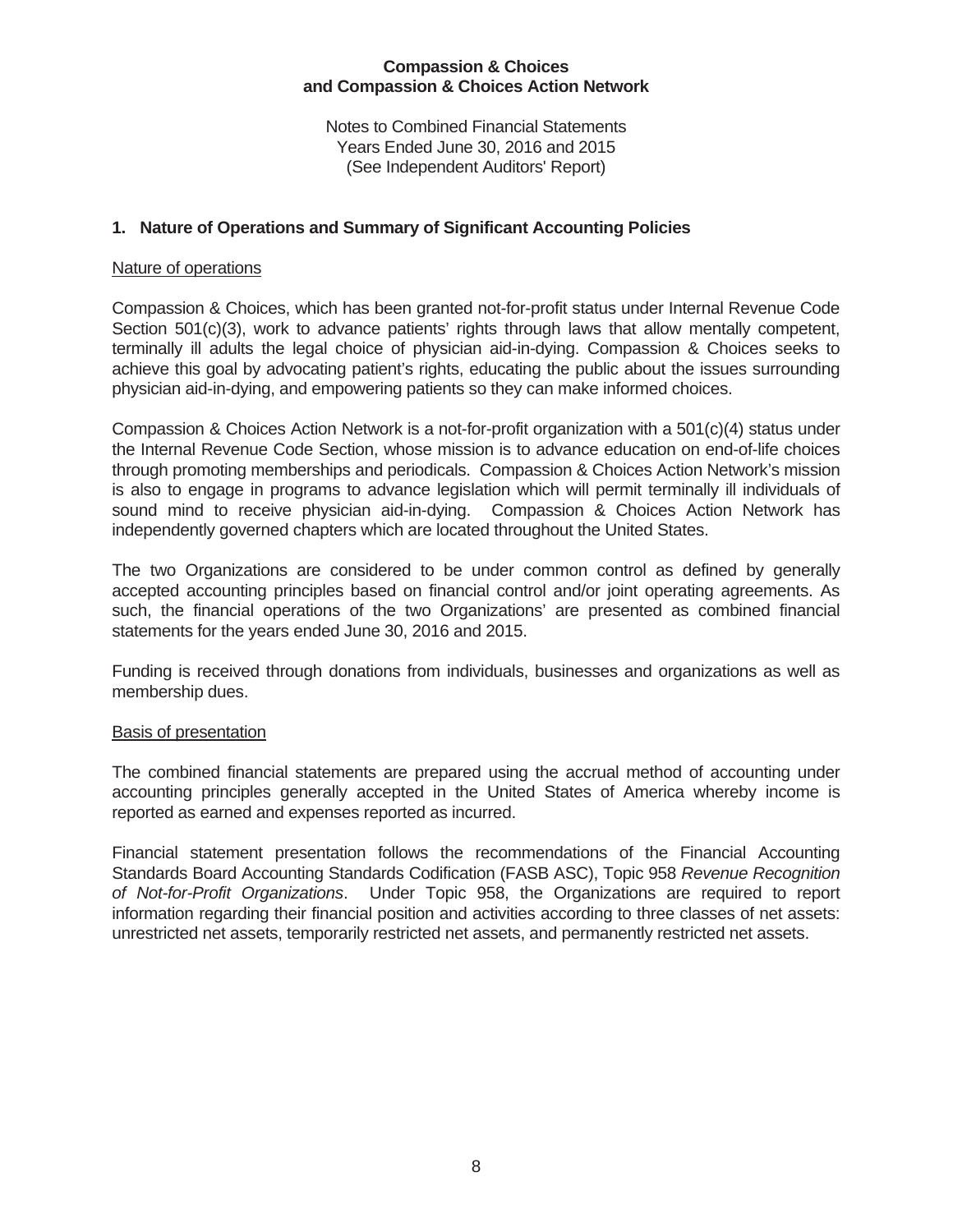Notes to Combined Financial Statements Years Ended June 30, 2016 and 2015 (See Independent Auditors' Report)

# **1. Nature of Operations and Summary of Significant Accounting Policies (continued)**

#### Cash and cash equivalents

The Organizations consider all highly liquid investments with a maturity of three months or less when purchased to be cash equivalents. Cash and cash equivalents for purposes of the combined statement of cash flows exclude permanently restricted cash and cash equivalents. The Organizations maintain cash in bank deposit accounts at various financial institutions in which the deposits are guaranteed by the Federal Deposit Insurance Corporation ("FDIC").

The operating accounts of the Organizations are held at institutions that are provided insurance up to \$250,000 per FDIC-insured depository institution. Topic 825 of the FASB ASC, *Financial Instruments* identifies such accounts as a concentration of credit risk requiring disclosure regardless of the degree of risk. Risk related to deposits held outside of institutions participating in the above program is managed by maintaining deposits with high quality financial institutions and monitoring cash such that balances are rarely, if ever, in excess of any applicable FDIC insurance limits that may be in place. In addition, management does not believe that the Organizations are exposed to any significant risk related to cash and cash equivalents.

#### Investments

Investments in marketable securities with readily determinable fair values and all investments in debt securities are stated at their fair values in the combined statements of financial position. Realized and unrealized gains and losses are included in the combined statements of activities. Donated investments are reflected as contributions at their market values at date of receipt.

#### Property, equipment and improvements

Property, equipment and improvements are recorded at acquisition cost with donated property and equipment recorded at estimated fair market value. When items are disposed, the cost and related depreciation and amortization are removed from the accounts, with gains or losses on disposal recorded. Depreciation and amortization is computed by the straight-line method, over the estimated useful lives of the assets ranging from three to thirty-nine years. Maintenance and repairs are included as expenses when incurred.

Total depreciation expense was approximately \$76,500 and \$115,300 for the years ended June 30, 2016 and 2015, respectively.

# **Donations**

The Organizations report gifts of cash and other assets as restricted support if they are received with donor stipulations that limit the use of the donated assets. Gifts of long-lived assets with explicit restrictions that specify how the assets are to be used and gifts of cash or other assets that must be used to acquire long-lived assets are reported as restricted support.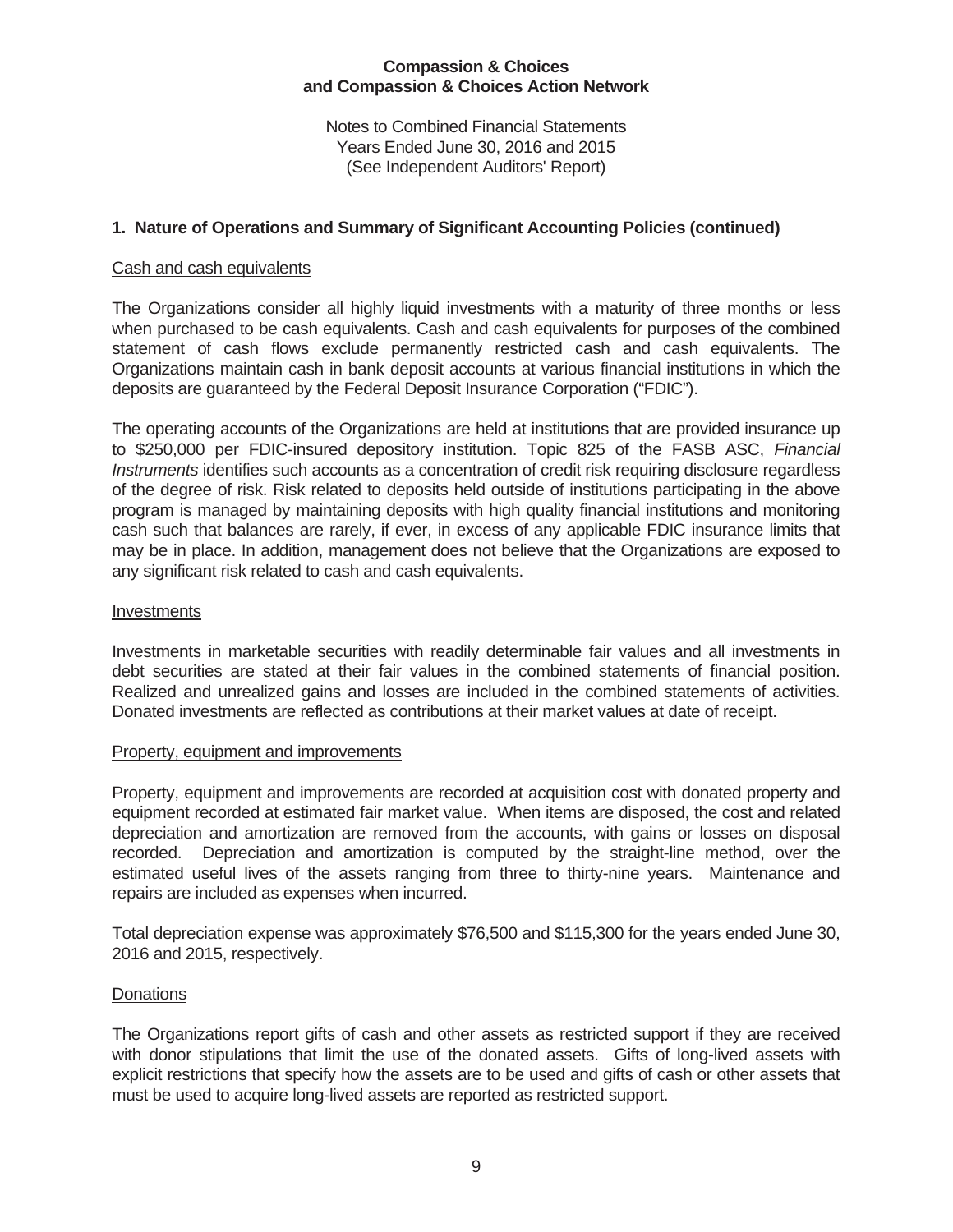Notes to Combined Financial Statements Years Ended June 30, 2016 and 2015 (See Independent Auditors' Report)

#### **1. Nature of Operations and Summary of Significant Accounting Policies (continued)**

#### Donations (continued)

 Absent explicit donor stipulations about how long those long-lived assets must be maintained, the Organizations report expirations of donor restrictions when the donated or acquired long-lived assets are placed in service. When a donor restriction expires, that is, when a stipulated time restriction ends or purpose restriction is accomplished, temporarily restricted net assets are reclassified to unrestricted net assets and reported in the combined statement of activities as net assets released from restrictions.

All donations are considered to be available for unrestricted use unless specifically restricted by the donor. Amounts received that are designated for future periods or restricted by the donor for specific purposes are reported as temporarily restricted or permanently restricted. When a temporary restriction expires, temporarily restricted net assets are reclassified to unrestricted net assets and reported in the combined statements of activities as net assets released from restrictions.

#### **Contributions**

Under FASB ASC Topic 958, contributions received are recorded as unrestricted, temporarily restricted, or permanently restricted support depending on the existence or nature of any donor restrictions.

#### Promises to give

Unconditional promises to give are recognized as revenues in the period received and as assets, decreases of liabilities or expenses depending on the form of the benefits received. Promises to give are recorded at net realizable value if expected to be collected in one year and at fair value if expected to be collected in more than one year. Conditional promises to give are recognized when the conditions on which they depend are substantially met.

The Organizations use the allowance method to record uncollectible accounts. The allowance is based on past experience and on specific analysis of the collectability of individual account balances.

#### Use of estimates in the preparation of combined financial statements

The preparation of combined financial statements in the conformity with accounting principles generally accepted in the United States of America requires management to make estimates and assumptions that affect the reported amounts of assets and liabilities and disclosure of contingent assets and liabilities at the date of the combined financial statements and the reported amounts of revenues and expenses during the reporting period. Actual results could differ from those estimates.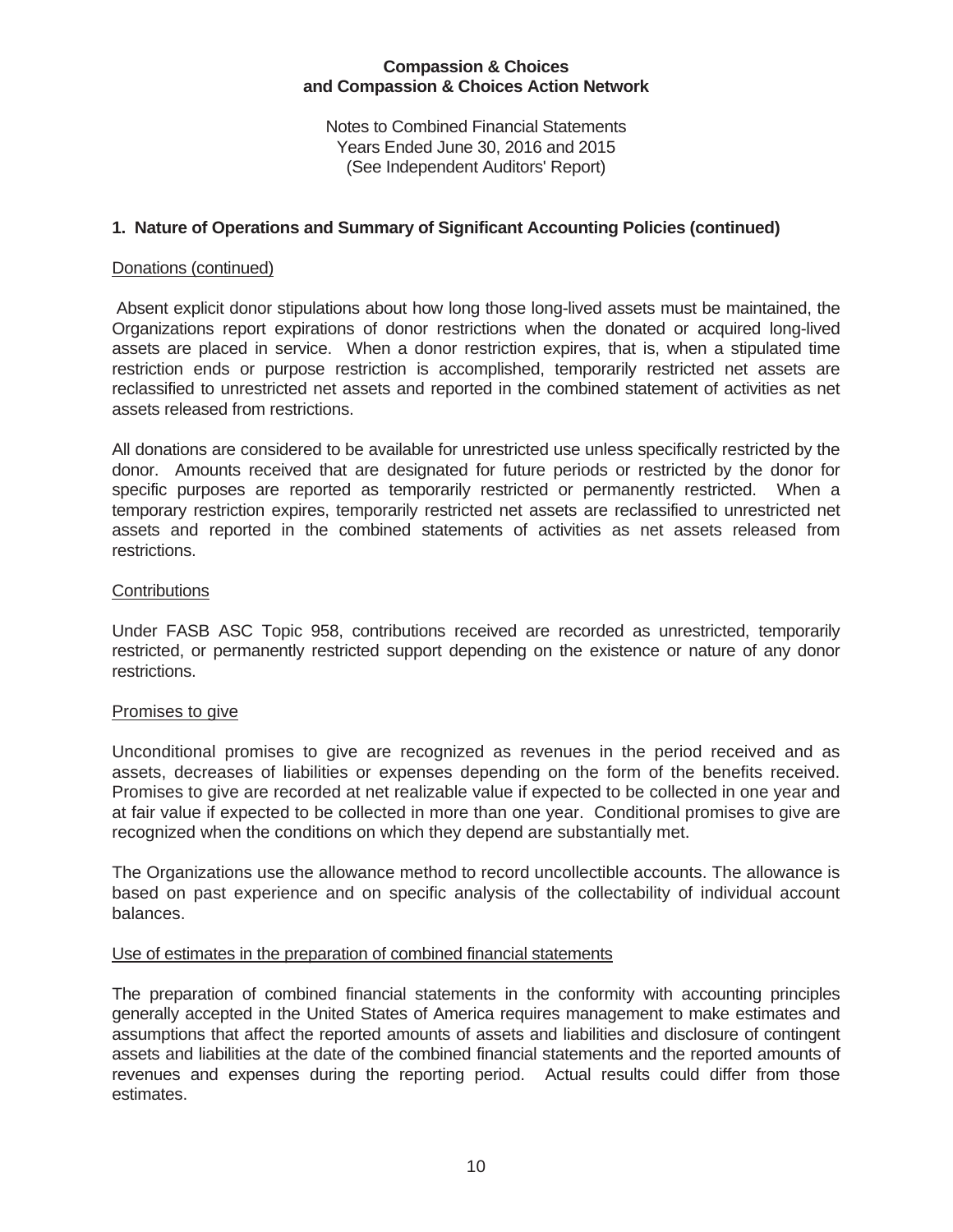Notes to Combined Financial Statements Years Ended June 30, 2016 and 2015 (See Independent Auditors' Report)

# **1. Nature of Operations and Summary of Significant Accounting Policies (continued)**

#### Advertising costs

Advertising costs, except for costs associated with direct-response advertising, are charged to operations when incurred. The costs of direct-response advertising are capitalized and amortized over the period which future benefits are expected to be received. There was no regular or directresponse advertising incurred during the years ended June 30, 2016 and 2015.

#### Income taxes

No provision for taxes on earnings has been made in the combined financial statements as Compassion & Choices has qualified as a not-for-profit organization under Section 501(c)(3) of the Internal Revenue Code. Compassion & Choices Action Network qualifies as a not-for-profit organization under Section 501(c)(4) of the Internal Revenue Code. Both entities are only subject to taxes on unrelated business income; however, neither entity had any unrelated business income during the years ended June 30, 2016 and 2015.

#### Fair value measurements

During 2009, the Organizations adopted FASB ASC Topic 820, *Fair Value Measurements*. Topic 820 establishes a single authoritative definition of fair value and sets a hierarchy for measuring fair value. The adoption of Topic 820 has no impact on the Organization's accounting policies for investments, but requires additional disclosures about fair value measurement. The hierarchy for measuring fair value prioritizes the inputs to valuation techniques used to measure fair value and gives the highest priority to unadjusted quoted prices for securities traded in active markets (level 1) and the lowest priority to unobservable inputs (level 3). The asset or liability's fair value measurement level within the fair value hierarchy is based on the lowest level of any input that is significant to the fair value measurement.

The hierarchy for measuring fair value under Topic 820 is as follows:

Level 1 – Inputs to the valuation methodology are unadjusted quoted prices for identical assets or liabilities in active markets that the Plan has the ability to access.

Level 2 – Inputs to the valuation methodology include a) quoted prices for similar assets or liabilities in active markets; b) quoted prices for identical or similar assets or liabilities in inactive markets; c) inputs other than quoted prices that are observable for the asset or liability; and d) inputs that are derived principally from or corroborated by observable market data by correlation or other means. If the asset or liability has a specified (contractual) term, the level 2 input must be observable for substantially the full term of the asset or liability.

Level 3 – Inputs to the valuation methodology are unobservable and significant to the fair value measurement.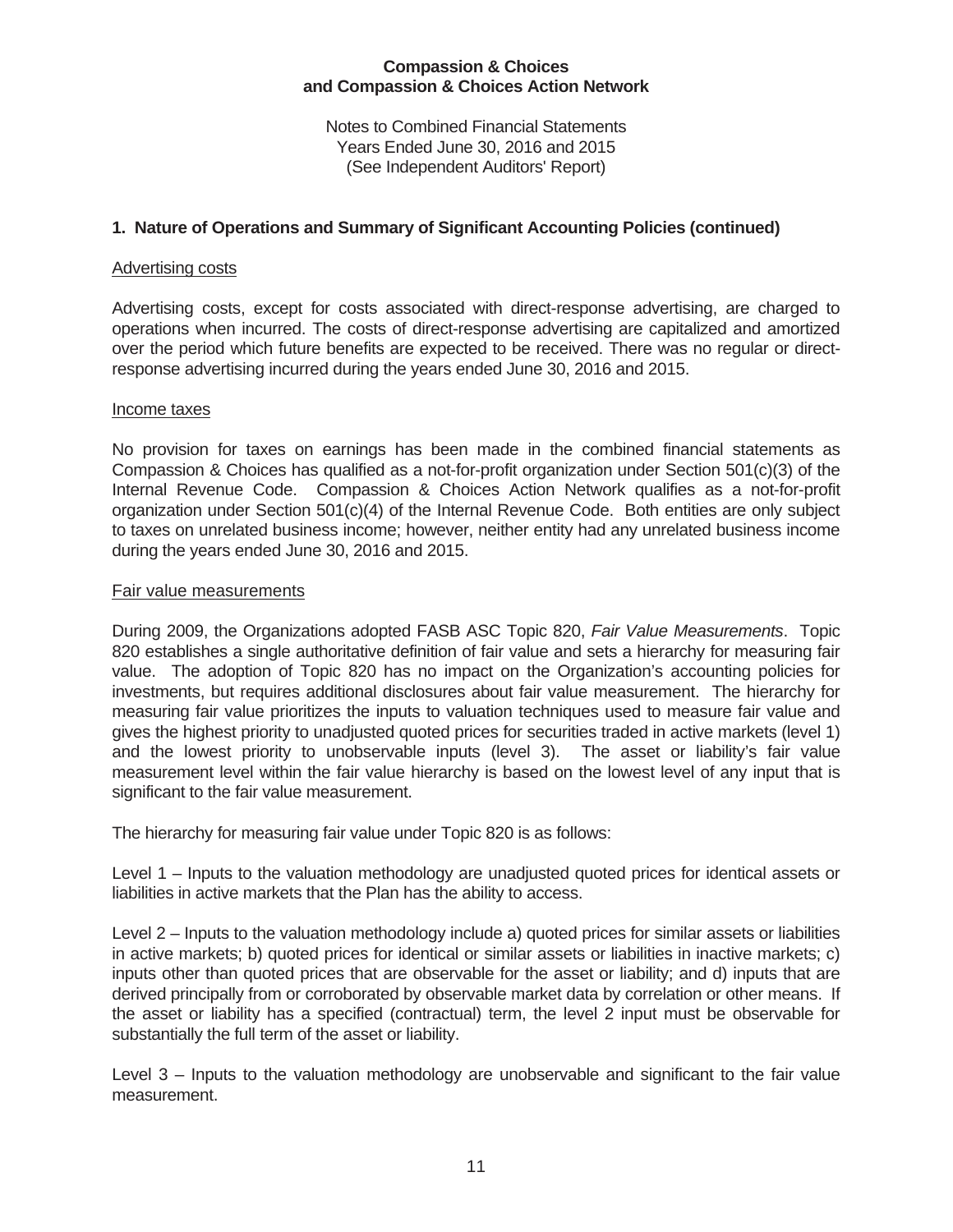Notes to Combined Financial Statements Years Ended June 30, 2016 and 2015 (See Independent Auditors' Report)

#### **1. Nature of Operations and Summary of Significant Accounting Policies (continued)**

#### Fair value measurements (continued)

As required by Topic 820, the Organization's managed investments were classified as follows, based on the lowest level of input that is significant to the fair value measurement as of June 30, 2016:

| Description                                                    | Level 1              | Level 2 | Level 3 | Totals               |
|----------------------------------------------------------------|----------------------|---------|---------|----------------------|
| Cash and money market funds                                    | 1,007,932            | \$      |         | 1,007,932<br>\$      |
| Marketable securities<br>Fixed income investments<br>Equities: | 3,615,105            |         |         | 3,615,105            |
| Mutual funds<br>Alternative investments                        | 8,737,959<br>526,567 | ۰       |         | 8,737,959<br>526,567 |
| Total marketable securities                                    | 12,879,631           |         |         | 12,879,631           |
|                                                                | 13,887,563           |         |         | 13,887,563<br>\$     |

As required by Topic 820, the Organization's managed investments were classified as follows, based on the lowest level of input that is significant to the fair value measurement as of June 30, 2015:

| Description                              | Level 1        | Level 2 | Level 3 | Totals         |  |  |  |
|------------------------------------------|----------------|---------|---------|----------------|--|--|--|
| Cash and money market funds              | 2,588,649<br>S | \$      |         | 2,588,649<br>S |  |  |  |
| Investments:<br>Fixed income investments | 7,978,021      |         |         | 7,978,021      |  |  |  |
| Equities:<br>Mutual funds                | 7,153,703      |         |         | 7,153,703      |  |  |  |
| Alternative investments                  | 1,087,422      |         |         | 1,087,422      |  |  |  |
| Total marketable securities              | 16,219,146     |         |         | 16,219,146     |  |  |  |
|                                          | 18,807,795     | \$      |         | 18,807,795     |  |  |  |

Valuation techniques used to measure assets at fair value include net asset value of shares held by the Organization at year end and closing prices reported on the active markets in which securities held by the Organization are traded.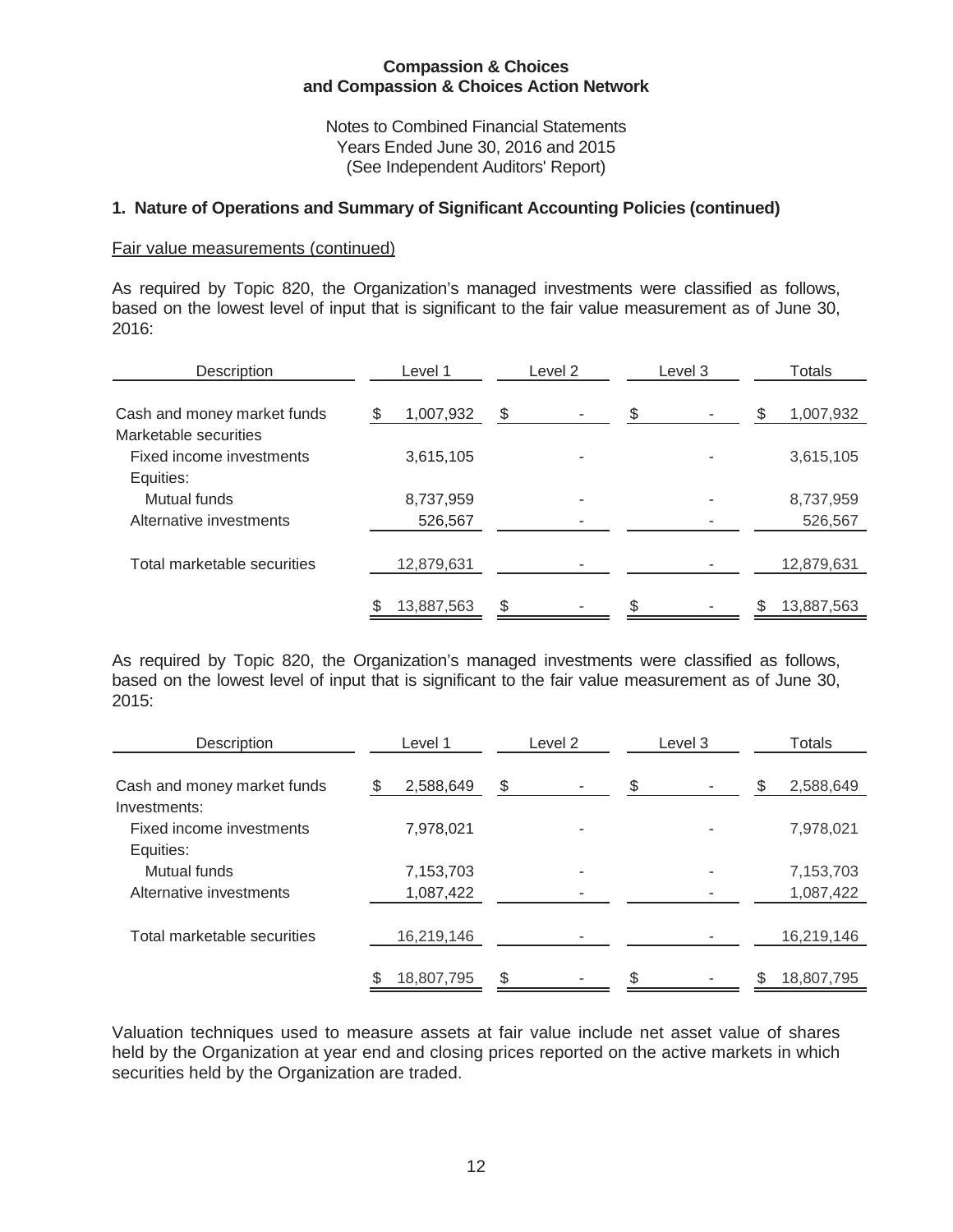Notes to Combined Financial Statements Years Ended June 30, 2016 and 2015 (See Independent Auditors' Report)

#### **2. In-Kind Contributions**

Certain professional fees for legal, consulting and valuation services to program activities were provided without charge to the Organization and are treated as, and included in "Contributions". The services were valued by their providers as of the dates of which the services were performed. A corresponding amount is included in the appropriate category of "Program service expenses". On these bases, approximately \$1,005,500 and \$498,000 is included in each of the accounts mentioned during the years ended June 30, 2016 and 2015, respectively.

#### **3. Promises to Give**

#### Unconditional promises to give

Unconditional promises to give for years ending after June 30, 2016 and 2015 are reflected as either current or non-current assets based on the terms of the commitment by the individual donors. The allowance for uncollectible amounts is determined by management based on the evaluation of collectability of the promises outstanding

The following is a summary of unconditional promises to give at June 30, 2016 and 2015:

|                                             | 2016                         | 2015 |                      |  |  |
|---------------------------------------------|------------------------------|------|----------------------|--|--|
| Amounts due in:                             |                              |      |                      |  |  |
| Less than one year<br>One to five years     | \$<br>2,645,150<br>2,635,500 | \$   | 2,621,000<br>137,000 |  |  |
| Less allowance for<br>uncollectible amounts | 5,280,650                    |      | 2,758,000            |  |  |
| Net promises to give                        | 5,280,650                    |      | 2,758,000            |  |  |

# **4. Retirement Plan**

The Organizations sponsor a 401(k) profit sharing plan covering substantially all employees who meet specified service requirements as defined in the plan document. The Plan allows for employee contributions up to the maximum allowable by the Internal Revenue Code. Contributions by employees are matched 100% by the Organization up to 5% of gross eligible salary and totaled approximately \$145,300 and \$127,700 for the years June 30, 2016 and 2015, respectively.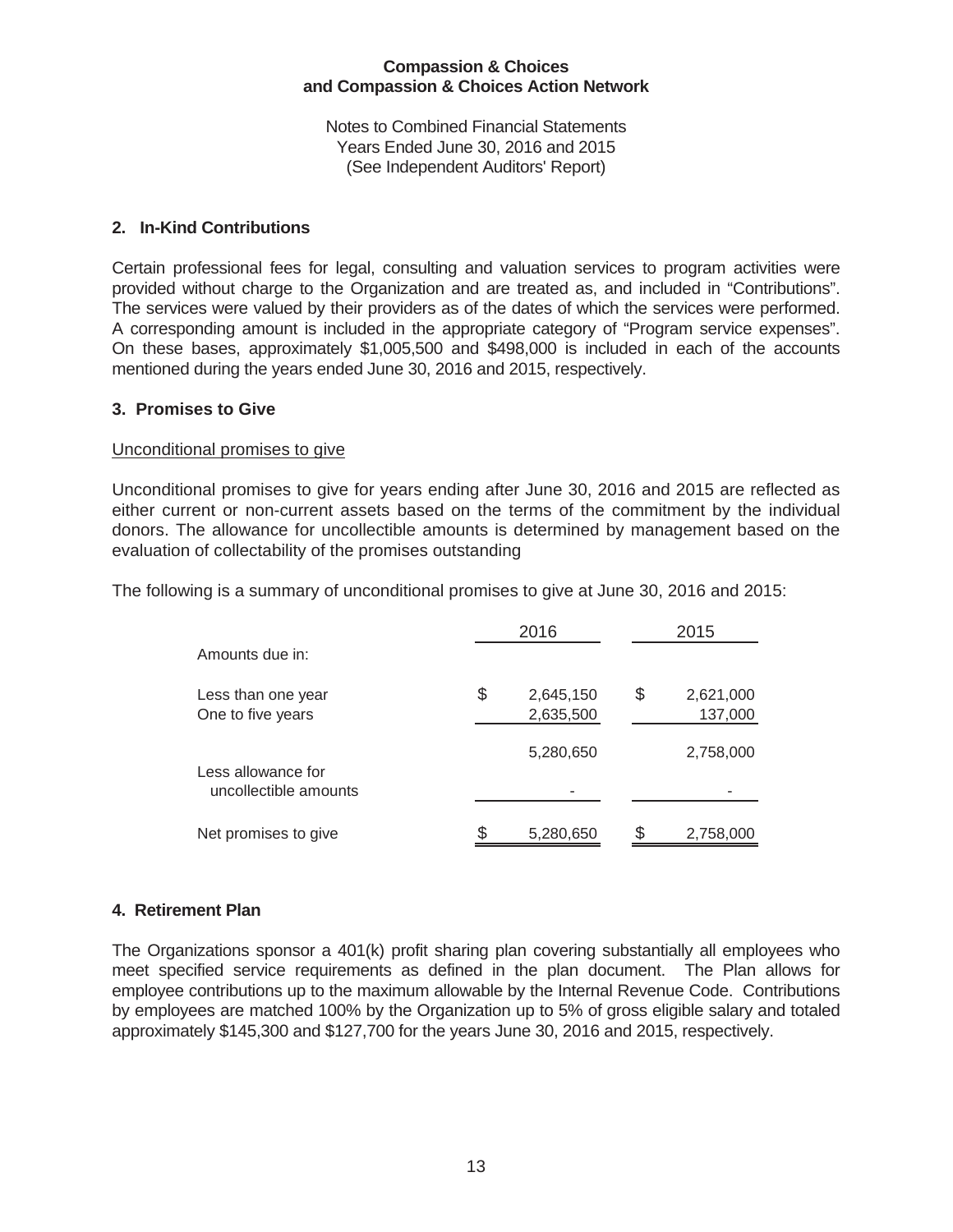Notes to Combined Financial Statements Years Ended June 30, 2016 and 2015 (See Independent Auditors' Report)

# **5. Capital Lease Obligations**

The Organization leases computer and office equipment under two capital leases, one of which expired in 2014 with the other expiring in 2016. The assets and liabilities under capital leases are recorded at the lower of present value of the minimum lease payments or the fair value of the asset. The assets are depreciated over the lower of their related lease terms or their estimated productive lives. Depreciation of assets under capital leases is included in depreciation expense at June 30, 2016 and 2015.

Following is a summary of property under capital leases at June 30, 2016 and 2015:

|                                                                     |  | 2016             | 2015 |                  |  |  |
|---------------------------------------------------------------------|--|------------------|------|------------------|--|--|
| Computer and office equipment<br>S<br>Less accumulated depreciation |  | 60,627<br>59,616 |      | 60,627<br>47,491 |  |  |
|                                                                     |  | 1,011            |      | 13,136           |  |  |

The interest rates, which range from 5.39% to 13.44%, were determined by the lessor's implicit rate identified in the lease agreements. The lease expired and liability was paid in full during 2016.

# **6. Commitments**

The Organizations lease office space under operating leases expiring at various dates between March 2015 and July 2018. Monthly payments range from \$1,500 up to \$8,400 in the final year of certain leases. The following is a summary of the minimum annual commitments under the terms of the leases for years ending after June 30, 2016:

| Year Ended | Portland |         |     |         |               | Denver                   | Washington    | Los Angeles |  |
|------------|----------|---------|-----|---------|---------------|--------------------------|---------------|-------------|--|
| June 30    |          | Office  |     | Office  | D.C. Office   | Office                   | Total         |             |  |
| 2017       | \$       | 84,800  | \$  | 99,000  | \$<br>56,509  | \$<br>45,792             | \$<br>286,101 |             |  |
| 2018       |          | 86,921  |     | 75,600  | 58,063        | 39,109                   | 259,693       |             |  |
| 2019       |          | 7,258   |     | ۰       | 49,489        | $\overline{\phantom{a}}$ | 56,747        |             |  |
|            | \$       | 178,979 | \$. | 174,600 | \$<br>164,061 | \$<br>84,901             | \$<br>602,541 |             |  |
|            |          |         |     |         |               |                          |               |             |  |

Rent expense for the years ended June 30, 2016 and 2015 was approximately \$402,500 and \$396,800 respectively.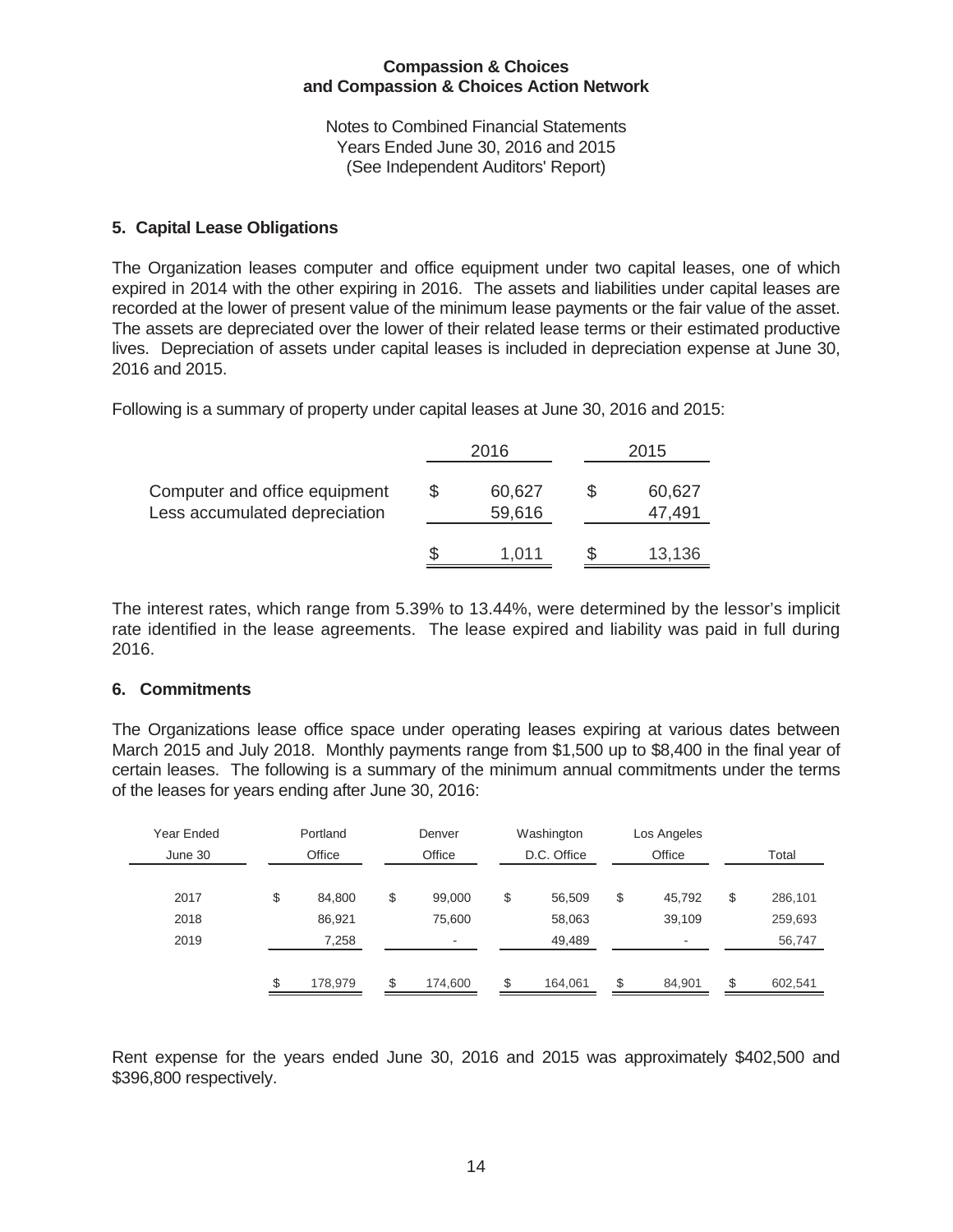Notes to Combined Financial Statements Years Ended June 30, 2016 and 2015 (See Independent Auditors' Report)

# **7. Income Taxes**

In July, 2006, the Financial Accounting Standards Board (FASB) issued FASB Interpretation No. 48, "Accounting for Uncertainty in Income Taxes – an interpretation of FASB Statement No. 109", hereafter referred to as Topic 740 of the FASB ASC. Topic 740 clarifies the accounting for uncertainty in income tax positions and defines the threshold for recognizing the tax benefits of tax return filing positions in the combined financial statements as "more likely than not" to be sustained upon examination, based on the technical merits of the positions. A tax position that meets the more-likely-than-not recognition threshold is initially and subsequently measured as the largest amount of tax benefit that has a greater than 50 percent likelihood of being realized. Tax positions which previously would have failed to meet the more-likely-than-not recognition threshold should be recognized in the first subsequent financial reporting period in which the threshold is met. Conversely, previously recognized tax positions which no longer meet the more-likely-than-not recognition should be derecognized in the first subsequent financial reporting period in which the threshold is no longer met.

The Organizations adopted the provisions of Topic 740 on July 1, 2009. The adoption of Topic 740 did not result in a material modification of the overall combined financial statements of the Organizations as of and for the year ended June 30, 2011. As the Organizations are qualified as nonprofit Organizations under the Internal Revenue Code, any income tax position would be primarily related to unrelated business activities outside the core mission of the Organizations. Based on prior examinations of contractual arrangements of the Organizations and correspondence received from the Internal Revenue Service, management believes there to be no potential income tax positions that would result in related tax liability for the Organizations. Management will continue to evaluate any future contractual arrangements with respect to potential income tax positions under this guidance.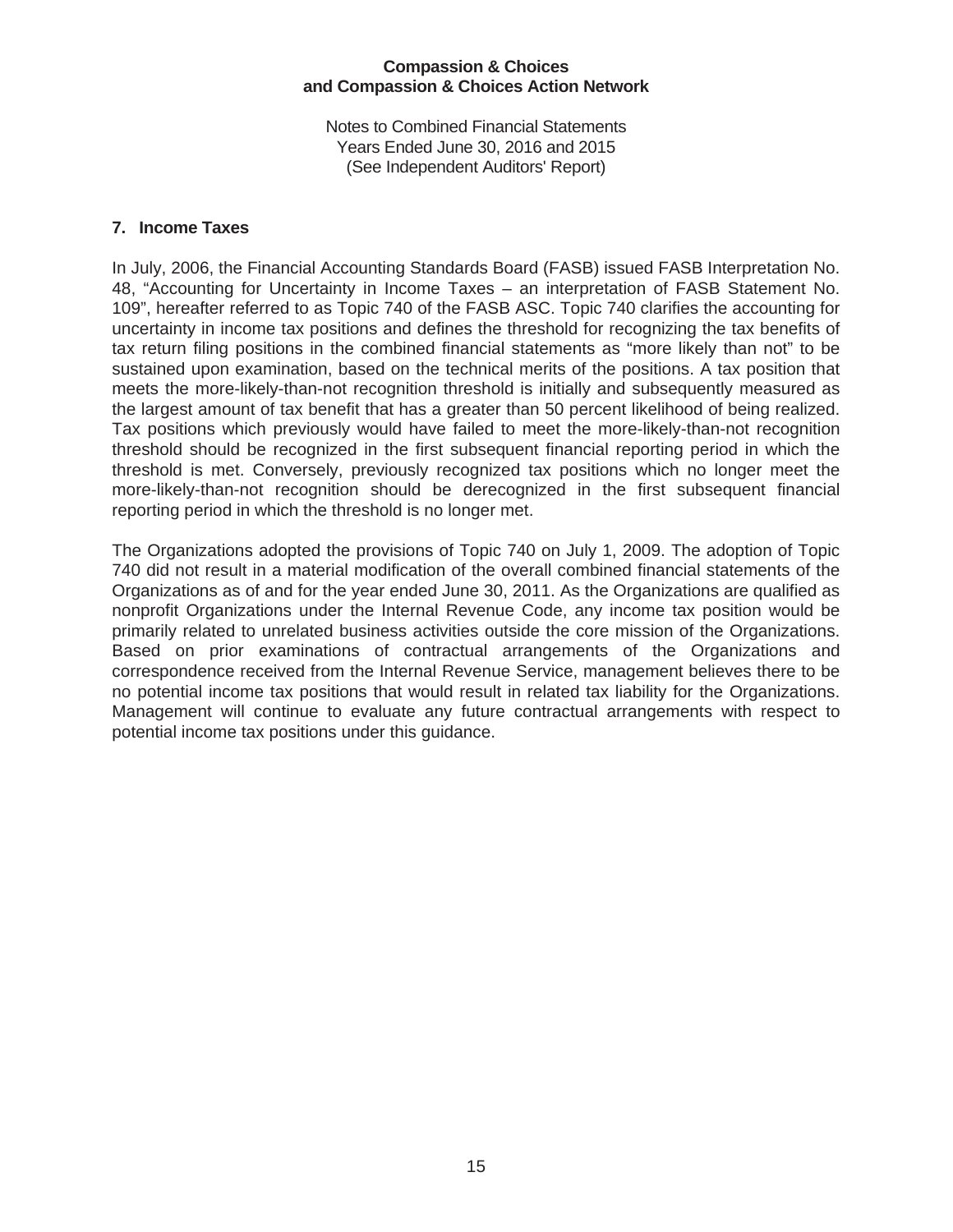Notes to Combined Financial Statements Years Ended June 30, 2016 and 2015 (See Independent Auditors' Report)

#### **8. Split Interest Agreements**

The Organization administers the following gift annuities. A gift annuity provides for the payment of distributions to the grantor or other designated beneficiaries over the annuity's term (usually the designated beneficiary's lifetime). At the end of the annuity's term the remaining assets are available for the Organization's use. The portion of the annuity attributable to the present value of the future benefits to be received by the Organization is recorded in the Combined Statement of Activities as an unrestricted contribution in the period the annuity is established. Such contributions totaled \$49,150 for the year ended June 30, 2016 Assets held in the annuity reserve fund totaled **\$694,690** at June 30, 2016, and are reported at fair market value and included in Investments in the Organization's Combined Statement of Financial Position.

|            | <b>Fiscal Year of</b><br>Gift | <b>Description of</b><br><b>Asset Donated</b> | <b>FMV of Asset</b>      |               | Value of<br>Gift |               | Amount of<br>Liability | <b>Gift Donor Life</b><br><b>Expectancy</b> | <b>Discount</b><br>Rate |                | Required<br>Quarterly<br>Payment | Guaranteed<br>Interest<br>Rate | <b>Gift Annuity</b><br><b>Payments Due</b><br>June 30, 2016 |               | Annuity<br>Reserve Fund<br>June 30, 2016 |
|------------|-------------------------------|-----------------------------------------------|--------------------------|---------------|------------------|---------------|------------------------|---------------------------------------------|-------------------------|----------------|----------------------------------|--------------------------------|-------------------------------------------------------------|---------------|------------------------------------------|
| Annuity 5  | June 30, 2001                 | Cash                                          | \$<br>10,000             | $\sqrt[6]{3}$ | 3,749            | \$            | 6,251                  | 18.3 years                                  | 9.42%                   | \$             | 180                              | 7.20%                          | \$<br>1,545                                                 | \$            | 4,300                                    |
| Annuity 14 | June 30, 2001                 | Cash                                          | \$<br>10,000             | $\mathbb S$   | 4,163            | $\sqrt{3}$    | 5,837                  | 11.1 years                                  | 9.32%                   | $$\mathbb{S}$$ | 212                              | 8.50%                          | \$                                                          | \$            | 3,350                                    |
| Annuity 15 | June 30, 2001                 | Cash                                          | \$<br>10,000             | $\mathbb{S}$  | 4,508            | $\mathfrak s$ | 5,492                  | 8.3 years                                   | 10.23%                  | $\mathbb{S}$   | 248                              | 9.90%                          | \$                                                          | \$            | 3,139                                    |
| Annuity 19 | June 30, 2002                 | <b>Stock</b>                                  | \$<br>24,543             | \$            | 9,700            | \$            | 14,843                 | 14.5 years                                  | 8.50%                   | $\mathbb{S}$   | 454                              | 7.40%                          | \$                                                          | \$            | 9,029                                    |
| Annuity 20 | June 30, 2002                 | Cash                                          | \$<br>10,000             | $\mathbb{S}$  | 4,105            | $\mathbb{S}$  | 5,895                  | 13.1 years                                  | 8.80%                   | $\mathbb{S}$   | 193                              | 7.70%                          | \$                                                          | \$            | 3,495                                    |
| Annuity 21 | June 30, 2002                 | Cash                                          | \$<br>10,000             | $\mathbb S$   | 6,931            | $\mathbb{S}$  | 3,069                  | 17.2 years                                  | 11.20%                  | $\mathbb{S}$   | 405                              | 16.20%                         | \$<br>3,182                                                 | $\mathbb{S}$  | 7,773                                    |
| Annuity 24 | June 30, 2003                 | Cash                                          | \$<br>50,000             | $\mathbb S$   | 13,091           | $\mathbb{S}$  | 36,909                 | 18.9 years                                  | 5.51%                   | $\mathbb{S}$   | 788                              | 6.30%                          | \$<br>15,432                                                | $\mathbb{S}$  | 24,376                                   |
| Annuity 25 | June 30, 2003                 | Cash                                          | \$<br>20,000             | $\mathbb{S}$  | 10,927           | $\mathbb{S}$  | 9,073                  | 5.0 years                                   | 9.52%                   | \$             | 575                              | 11.50%                         | \$                                                          | \$            | 5,007                                    |
| Annuity 26 | June 30, 2003                 | <b>Stock</b>                                  | \$<br>25,544             | l s           | 4,941            | $\mathbb{S}$  | 20,603                 | 21.4 years                                  | 4.93%                   | $\mathbb{S}$   | 390                              | 6.10%                          | \$<br>10,766                                                | $\mathbb{S}$  | 13,501                                   |
| Annuity 27 | June 30, 2004                 | Cash                                          | \$<br>10,000             | \$            | 4,642            | $\mathbb{S}$  | 5,358                  | 7.8 years                                   | 7.91%                   | \$             | 228                              | 9.10%                          | \$                                                          | \$            | 3,099                                    |
| Annuity 32 | June 30, 2004                 | Cash                                          | \$<br>45,671             | $\$$          | 9,250            | $\mathbb{S}$  | 36,422                 | 27.6 years                                  | 5.47%                   | $\mathbb{S}$   | 639                              | 5.60%                          | \$<br>26,622                                                | \$            | 28,931                                   |
| Annuity 33 | June 30, 2004                 | Cash                                          | \$<br>20,000             | $\mathbb{S}$  | 11,803           | $\mathfrak s$ | 8,197                  | 4.7 years                                   | 10.25%                  | \$             | 565                              | 11.30%                         | \$                                                          | \$            | 5,155                                    |
| Annuity 34 | June 30, 2005                 | Cash                                          | \$<br>20,000             | $\mathbb{S}$  | 11,901           | \$            | 8,099                  | 4.7 years                                   | 11.34%                  | \$             | 565                              | 11.30%                         | \$                                                          | \$            | 5,155                                    |
| Annuity 38 | June 30, 2005                 | Cash                                          | \$<br>10,000             | \$            | 4,606            | $\mathbb{S}$  | 5,394                  | 15.9 years                                  | 6.73%                   | $\mathbb{S}$   | 250                              | 10.00%                         | \$<br>8,725                                                 | $\mathbb{S}$  | 9,822                                    |
| Annuity 39 | June 30, 2005                 | Cash                                          | \$<br>20,000             | \$            | 9,717            | $\mathbb{S}$  | 10,283                 | 9.9 years                                   | 8.62%                   | $\mathbb{S}$   | 390                              | 7.80%                          | \$                                                          | \$            | 7,350                                    |
| Annuity 40 | June 30, 2006                 | Cash                                          | \$<br>5,000              | \$            | 2,503            | $\mathbb{S}$  | 2,497                  | 9.4 years                                   | 9.44%                   | $$\mathbb{S}$$ | 100                              | 8.00%                          | \$                                                          | \$            | 1,804                                    |
| Annuity 42 | June 30, 2006                 | Cash                                          | \$<br>5,000              | $\mathbb{S}$  | 2,097            | $\mathbb{S}$  | 2,903                  | 14.9 years                                  | 1.94%                   | $\mathbb{S}$   | 81                               | 6.50%                          | \$                                                          | \$            | 2,379                                    |
| Annuity 45 | June 30, 2007                 | Cash                                          | \$<br>8.000              | $\mathbb{S}$  | 4,667            | $\mathbb{S}$  | 3,333                  | 4.9 years                                   | 12.23%                  | $\mathbb{S}$   | 226                              | 11.30%                         | \$                                                          | \$            | 2,548                                    |
| Annuity 46 | June 30, 2008                 | Cash                                          | \$<br>20,000             | $\mathbb{S}$  | 10,366           | \$            | 9,634                  | 8.8 years                                   | 9.85%                   | $\mathbb{S}$   | 414                              | 8.30%                          | \$                                                          | \$            | 7,821                                    |
| Annuity 47 | June 30, 2008                 | Cash                                          | \$<br>7,717              | $\mathbb S$   | 3,308            | $\mathbb{S}$  | 4,409                  | 17.5 years                                  | 8.44%                   | $$\mathbb{S}$$ | 122                              | 6.30%                          | \$<br>2,928                                                 | \$            | 4,271                                    |
| Annuity 49 | June 30, 2008                 | Cash                                          | \$<br>5,000              | \$            | 2,293            | $\mathbb{S}$  | 2,707                  | 9.4 years                                   | 7.02%                   | $$\mathbb{S}$$ | 100                              | 8.00%                          | \$<br>475                                                   | \$            | 2,097                                    |
| Annuity 50 | June 30, 2009                 | Cash                                          | \$<br>10,000             | \$            | 5,613            | \$            | 4,387                  | 6.1 years                                   | 7.86%                   | \$             | 238                              | 9.50%                          | \$                                                          | \$            | 3,564                                    |
| Annuity 52 | June 30, 2010                 | Cash                                          | \$<br>5,000              | \$            | 2,623            | \$            | 2,377                  | 7.8 yrs                                     | 6.81%                   | $\mathbb{S}$   | 100                              | 8.00%                          | \$<br>290                                                   | \$            | 1,885                                    |
| Annuity 53 | June 30, 2010                 | Cash                                          | \$<br>40,000             | $\mathbb{S}$  | 11,412           | \$            | 28,588                 | 22.4 yrs                                    | 4.53%                   | \$             | 510                              | 5.10%                          | \$<br>22,877                                                | \$            | 20,849                                   |
| Annuity 54 | June 30, 2010                 | Cash                                          | \$<br>100,000            | $\mathbb S$   | 51,354           | $\mathbb{S}$  | 48,646                 | 8.8 yrs                                     | 5.97%                   | $\mathbb{S}$   | 1,825                            | 7.30%                          | \$<br>13,666                                                | $\mathbb{S}$  | 39,948                                   |
| Annuity 55 | June 30, 2010                 | Cash                                          | \$<br>25,000             | $\mathbb S$   | 12,839           | \$            | 12,161                 | 8.8 yrs                                     | 6.43%                   | $\mathbb{S}$   | 456                              | 7.30%                          | \$<br>3,795                                                 | $\mathbb{S}$  | 9,987                                    |
| Annuity 56 | June 30, 2011                 | Cash                                          | \$<br>30,000             | \$            | 8,154            | $\mathfrak s$ | 21,846                 | 22.4 yrs                                    | 4.78%                   | $\mathbb{S}$   | 398                              | 5.30%                          | \$<br>18,077                                                | \$            | 17,248                                   |
| Annuity 57 | June 30, 2011                 | Cash                                          | \$<br>10,000             | \$            | 4,195            | $\mathbb{S}$  | 5,805                  | 13.8 yrs                                    | 5.62%                   | $\mathbb{S}$   | 153                              | 6.10%                          | \$<br>3,811                                                 | $\mathbb{S}$  | 5,266                                    |
| Annuity 58 | June 30, 2012                 | Cash                                          | \$<br>35,000             | \$            | 17,385           | $\mathcal{L}$ | 17,615                 | 8.3 yrs                                     | 6.49%                   | $\mathbb{S}$   | 683                              | 7.80%                          | \$<br>8,486                                                 | $\mathfrak s$ | 15,788                                   |
| Annuity 59 | June 30, 2012                 | Cash                                          | \$<br>30,000             | $\mathbb S$   | 8,316            | l \$          | 21,684                 | 21.5 yrs                                    | 4.13%                   | $\mathbb{S}$   | 383                              | 5.10%                          | \$<br>18,241                                                | $\mathbb{S}$  | 16,940                                   |
| Subtotal   |                               |                                               | \$<br>631,475 \$ 261,156 |               |                  | - \$          | 370,319                |                                             |                         | \$             | 11,868                           |                                | \$<br>158,918                                               | - \$          | 285,874                                  |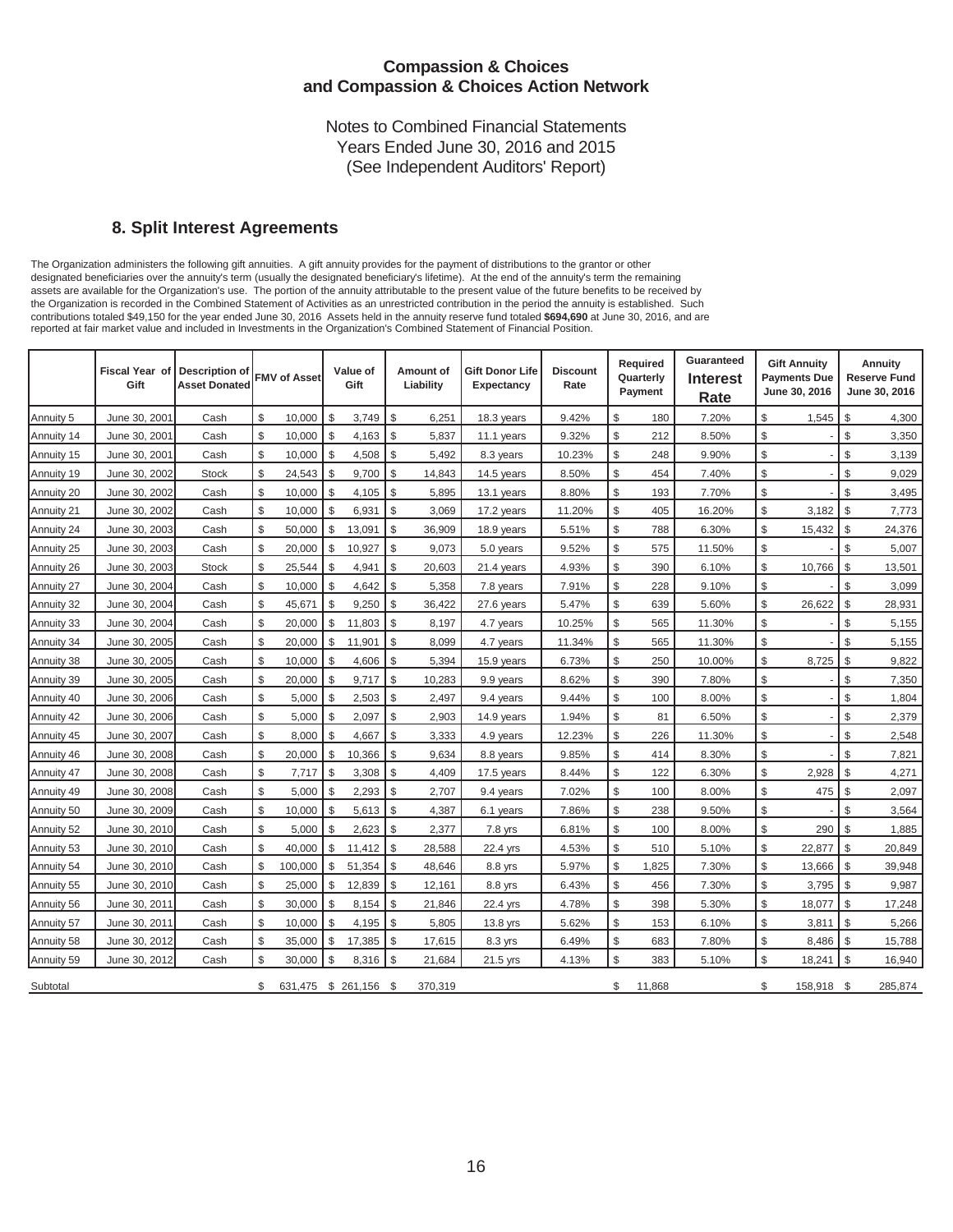Notes to Combined Financial Statements Years Ended June 30, 2016 and 2015 (See Independent Auditors' Report)

# **8. Split Interest Agreements (continued)**

|             | Fiscal Year of<br>Gift      | <b>Description of</b><br><b>Asset Donated</b> | <b>FMV of Asset</b>         |      | Value of<br>Gift    |              | Amount of<br>Liability | <b>Gift Donor Life</b><br><b>Expectancy</b> | <b>Discount</b><br>Rate |              | Required<br>Quarterly<br>Payment | Guaranteed<br><b>Interest Rate</b> |              | <b>Gift Annuity</b><br><b>Payments Due</b><br>June 30, 2016 |              | <b>Annuity</b><br><b>Reserve Fund</b><br>June 30, 2016 |
|-------------|-----------------------------|-----------------------------------------------|-----------------------------|------|---------------------|--------------|------------------------|---------------------------------------------|-------------------------|--------------|----------------------------------|------------------------------------|--------------|-------------------------------------------------------------|--------------|--------------------------------------------------------|
|             |                             |                                               |                             |      |                     |              |                        |                                             |                         |              |                                  |                                    |              |                                                             |              |                                                        |
|             | Subtotal from previous page |                                               | \$<br>631,475               | \$   | 261,156             | $\mathbb{S}$ | 370,319                |                                             |                         | \$           | 11,868                           |                                    | $\mathbb{S}$ | 158,918                                                     | $\mathbb{S}$ | 285,874                                                |
|             |                             |                                               |                             |      |                     |              |                        |                                             |                         |              |                                  |                                    |              |                                                             |              |                                                        |
| Annuity 61  | June 30, 2012               | Cash                                          | \$<br>25,000                | \$   | 11,523 \$           |              | 13,477                 | 7.2 yrs                                     | 3.75%                   | \$           | 544                              | 8.70%                              | \$           | $5,167$ \$                                                  |              | 12,162                                                 |
| Annuity 62  | June 30, 2012               | Cash                                          | \$<br>10,000                | \$   | 3,909               | - \$         | 6,091                  | 11.1 yrs                                    | 3.86%                   | \$           | 170                              | 6.80%                              | \$           | 3,892 \$                                                    |              | 5,359                                                  |
| Annuity 63  | June 30, 2012               | Cash                                          | \$<br>25,000                | - \$ | 12,710              | - \$         | 12,290                 | 7.2 yrs                                     | 4.05%                   | \$           | 500                              | 8.00%                              | \$           | 5,623 \$                                                    |              | 11,183                                                 |
| Annuity 64  | June 30, 2013               | Cash                                          | \$<br>20,000                | \$   | 7,456               | - \$         | 12,544                 | 14 yrs                                      | 1.93%                   | \$           | 270                              | 5.40%                              | \$           | 8,844                                                       | - \$         | 11,505                                                 |
| Annuity 65  | June 30, 2013               | Cash                                          | \$<br>10,000                | \$   | 5,618               | - \$         | 4,452                  | $6.4$ yrs                                   | 4.15%                   | \$           | 201                              | 8.00%                              | \$           | 2,084                                                       | - \$         | 4,215                                                  |
| Annuity 66  | June 30, 2013               | Cash                                          | \$<br>10,071                | \$   | $4,413$ \$          |              | 5,587                  | 10.5 yrs                                    | 3.56%                   | \$           | 160                              | 6.40%                              | \$           | 3,950                                                       | - \$         | 5,044                                                  |
| Annuity 67  | June 30, 2013               | Cash                                          | \$<br>10,000                | \$   | $4,102$ \$          |              | 5,898                  | 12.4 yrs                                    | 3.16%                   | \$           | 145                              | 5.80%                              | \$           | 4,420                                                       | - \$         | 5,007                                                  |
| Annuity 68  | June 30, 2013               | Cash                                          | \$<br>5,000                 | \$   | 2,870 \$            |              | 2,130                  | 6 yrs                                       | 4.74%                   | \$           | 103                              | 8.20%                              | \$           | 961                                                         | -\$          | 1,920                                                  |
| Annuity 70  | June 30, 2013               | Cash                                          | \$<br>10,000                | \$   | 5,579               | - \$         | 4,421                  | $6.4$ yrs                                   | 4.76%                   | \$           | 200                              | 8.00%                              | \$           | 2,224                                                       | - \$         | 8,460                                                  |
| Annuity 71  | June 30, 2013               | Cash                                          | \$<br>20,000                | - \$ | $10,613$ \$         |              | 9,387                  | 7.3 yrs                                     | 4.35%                   | \$           | 380                              | 7.60%                              | \$           | 5,553                                                       | - \$         | 8,995                                                  |
| Annuity 72  | June 30, 2013               | Cash                                          | \$<br>10,000                | \$   | $1,931$ \$          |              | 8,069                  | 25.8 yrs                                    | 2.35%                   | \$           | 105                              | 4.20%                              | \$           | 7,327                                                       | - \$         | 6,091                                                  |
| Annuity 73  | June 30, 2013               | Cash                                          | \$<br>10,000                | \$   | 5,419               | - \$         | 4,581                  | $6.8$ yrs                                   | 3.19%                   | \$           | 195                              | 7.80%                              | \$           | 2,574                                                       | - \$         | 4,268                                                  |
| Annuity 74  | June 30, 2014               | Cash                                          | \$<br>20,000                | \$   | 12,326              | - \$         | 7,674                  | $4.9$ yrs                                   | 6.30%                   | \$           | 450                              | 10.50%                             | \$           | 3,358                                                       | - \$         | 7,633                                                  |
| Annuity 75  | June 30, 2014               | Cash                                          | \$<br>20,000                | \$   | $10,212$ \$         |              | 9,788                  | 7.8 yrs                                     | 3.87%                   | \$           | 370                              | 9.20%                              | \$           | 6,394                                                       | - \$         | 9,780                                                  |
| Annuity 76  | June 30, 2014               | Cash                                          | \$<br>10,000                | \$   | 2,538               | - \$         | 7,462                  | 24.9 yrs                                    | 2.98%                   | \$           | 108                              | 5.02%                              | \$           | 6,865                                                       | - \$         | 6,236                                                  |
| Annuity 77  | June 30, 2014               | Cash                                          | \$<br>200.000               | \$   | 90,878              | - \$         | 109,122                | 11.4                                        | 4.49%                   | \$           | 3,050                            | 7.45%                              | \$           | 89,903                                                      | - \$         | 106,363                                                |
| Annuity 78  | June 30, 2014               | Cash                                          | \$<br>5,000                 | \$   | 2,086               | - \$         | 2,914                  | 15.2                                        | 4.46%                   | \$           | 69                               | 5.50%                              | \$           | $2,777$ \$                                                  |              | 2,913                                                  |
| Annuity 79  | June 30, 2014               | Cash                                          | \$<br>10,020                | \$   | $6,100$ \$          |              | 3,920                  | 5.6                                         | 5.29%                   | \$           | 210                              | 10.40%                             | \$           | 2,123                                                       | - \$         | 3,980                                                  |
| Annuity 80  | June 30, 2014               | Cash                                          | \$<br>10,000                | \$   | 4,912 \$            |              | 5,088                  | 9.9                                         | 5.05%                   | \$           | 165                              | 8.10%                              | \$           | 3,987                                                       | - \$         | 5,202                                                  |
| Annuity 82  | June 30, 2014               | Cash                                          | \$<br>40,000                | - \$ | 17,920 \$           |              | 22,080                 | 11.4                                        | 4.25%                   | \$           | 610                              | 7.50%                              | \$           | 18,168                                                      | - \$         | 20,456                                                 |
| Annuity 83  | June 30, 2014               | Cash                                          | \$<br>10,000                | \$   | 5,136               | - \$         | 4,864                  | 8.8                                         | 5.04%                   | \$           | 175                              | 8.60%                              | \$           | 3,707                                                       | - \$         | 4,754                                                  |
| Annuity 84  | June 30, 2014               | Cash                                          | \$<br>10,253                | \$   | 6,454               | - \$         | 3,799                  | 4.9                                         | 6.36%                   | \$           | 231                              | 10.30%                             | \$           | $2,117$ \$                                                  |              | 4,055                                                  |
| Annuity 85  | June 30, 2015               | Cash                                          | \$<br>20,000                | - \$ | 12,116              | - \$         | 7,884                  | 5.6                                         | 5.88%                   | \$           | 420                              | 9.80%                              | \$           | 5,279                                                       | - \$         | 8,231                                                  |
| Annuity 86  | June 30, 2015               | Cash                                          | \$<br>10,000                | \$   | 4,574               | - \$         | 5,426                  | 11.8                                        | 4.37%                   | \$           | 150                              | 6.70%                              | \$           | 4,742 \$                                                    |              | 5,406                                                  |
| Annuity 87  | June 30, 2015               | Cash                                          | \$<br>10,000                | - \$ | $5,911$ \$          |              | 4,089                  | 6                                           | 6.10%                   | \$           | 205                              | 10.30%                             | \$           | $3,050$ \$                                                  |              | 4,487                                                  |
| Annuity 88  | June 30, 2015               | Cash                                          | \$<br>10,555                | -\$  | 6,394               | - \$         | 4,161                  | 5.6                                         | 4.89%                   | \$           | 222                              | 10.30%                             | \$           | 3,021                                                       | - \$         | 4,590                                                  |
| Annuity 89  | June 30, 2015               | Cash                                          | \$<br>10,000                | \$   | $5,102$ \$          |              | 4,898                  | 11.8                                        | 4.95%                   | \$           | 89                               | 7.10%                              | \$           | 4,898                                                       | - \$         | 5,011                                                  |
| Annuity 90  | June 30, 2015               | Cash                                          | \$<br>17,143                | - \$ | 8,717 \$            |              | 8,426                  | 8.8                                         | 4.74%                   | \$           | 300                              | 8.60%                              | \$           | 7,113                                                       | - \$         | 7,473                                                  |
| Annuity 91  | June 30, 2015               | Cash                                          | \$<br>10,000                | - \$ | 4,908               | - \$         | 5,092                  | 9.4                                         | 5.11%                   | \$           | 170                              | 8.40%                              | \$           | 4,442 \$                                                    |              | 5,359                                                  |
| Annuity 92  | June 30, 2015               | Cash                                          | \$<br>10,000                | \$   | 4,965               | - \$         | 5,035                  | 9.4                                         | 5.30%                   | \$           | 170                              | 8.40%                              | \$           | 4,410                                                       | - \$         | 5,359                                                  |
| Annuity 93  | June 30, 2015               | Cash                                          | \$<br>30,000 \$             |      | 15,083 \$           |              | 14,917                 | 7.5                                         | 4.69%                   | \$           | 593                              | 9.80%                              | \$           | 12,775 \$                                                   |              | 16,427                                                 |
| Annuity 94  | June 30, 2015               | Cash                                          | \$                          |      | 25,000 \$ 11,719 \$ |              | 13,281                 | 9.8                                         | 3.68%                   | \$           | 413                              | 8.10%                              | \$           | 11,952 \$                                                   |              | 15,084                                                 |
| Annuity 95  | June 30, 2015               | Cash                                          | \$<br>25,000 \$             |      | 11,719 \$           |              | 13,281                 | 9.8                                         | 3.83%                   | \$           | 413                              | 8.10%                              | \$           | 11,877 \$                                                   |              | 14,259                                                 |
| Annuity 96  | June 30, 2015               | Cash                                          | \$<br>$10,000$ \$           |      | 6,693 \$            |              | 3,307                  | 4.3                                         | 4.78%                   | \$           | 225                              | 10.60%                             | \$           | $2,502$ \$                                                  |              | 3,975                                                  |
| Annuity 97  | June 30, 2015               | <b>Stock</b>                                  | \$<br>$10,805$ \$           |      | $6,513$ \$          |              | 4,292                  | 5.6                                         | 5.58%                   | \$           | 227                              | 10.30%                             | \$           | $3,590$ \$                                                  |              | 5,172                                                  |
| Annuity 98  | June 30, 2015               | Cash                                          | \$<br>$5,000$ \$            |      | $2,655$ \$          |              | 2,345                  | 7.7                                         | 4.43%                   | \$           | 93                               | 10.90%                             | \$           | $1,931$ \$                                                  |              | 2,338                                                  |
| Annuity 99  | June 30, 2016               | Cash                                          | \$<br>100,000 \$            |      | 56,216 \$           |              | 43,784                 | 6.8                                         | 4.92%                   | \$           | 1,950                            | 9.80%                              | \$           | 40,318 \$                                                   |              | 44,609                                                 |
| Annuity 100 | June 30, 2016               | Cash                                          | \$<br>$10,000$ \$           |      | $4,633$ \$          |              | 5,367                  | 10.1                                        | 3.93%                   | \$           | 163                              | 8.00%                              | \$           | $5,132$ \$                                                  |              | 5,449                                                  |
|             |                             |                                               |                             |      |                     |              |                        |                                             |                         |              |                                  |                                    |              |                                                             |              |                                                        |
| Totals      |                             |                                               | $$1,445,323$ $$663,781$ $$$ |      |                     |              | 781,541                |                                             |                         | $\mathbb{S}$ | 26,077                           |                                    | \$           | 477,969 \$                                                  |              | 694,690                                                |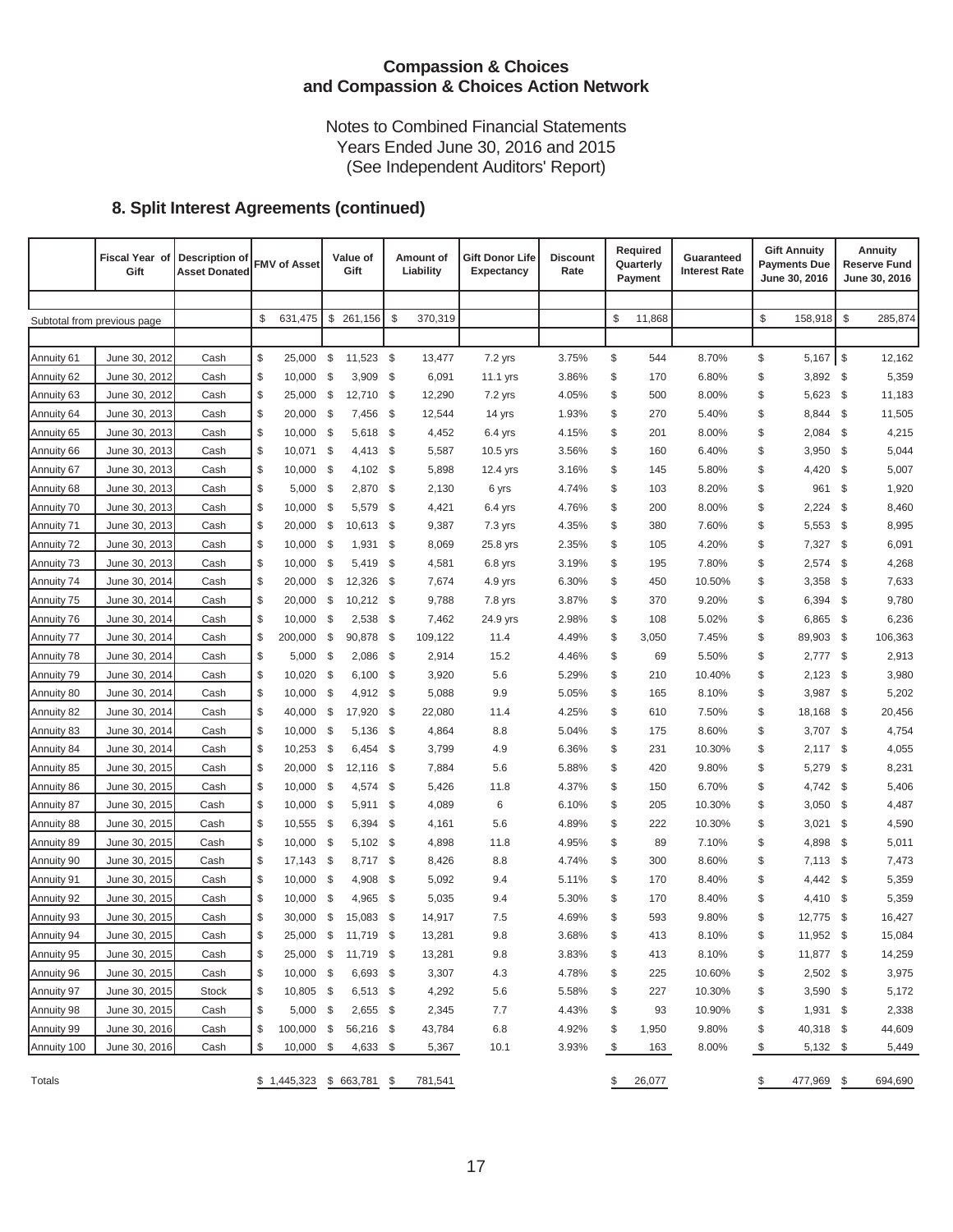Notes to Combined Financial Statements Years Ended June 30, 2016 and 2015 (See Independent Auditors' Report)

#### **9. Temporarily Restricted Net Assets**

Temporarily restricted net assets as of June 30, 2016 and 2015 reflect unconditional promises to give that will be received in fiscal years ending after June 30, 2017. These are reflected as such as there is both a purpose and time restriction relative to these promises to give.

#### **10. Subsequent Events**

Subsequent to June 30, 2016, the Organization received notification of a complaint filed by an opponent to a Colorado ballot measure of the Organization. The complaint, which was brought against Compassion & Choices Action Network, indicates the Organization failed to file as an issue committee. Management and legal counsel of the Organization are taking all appropriate steps to defend all claims advanced in the complaint and is of the opinion that the Organization has properly filed all relative documentation and is not subject to any costs or fees.

Subsequent events have been evaluated by management as of the date of these combined financial statements. This date represents the date the combined financial statements were available to be issued.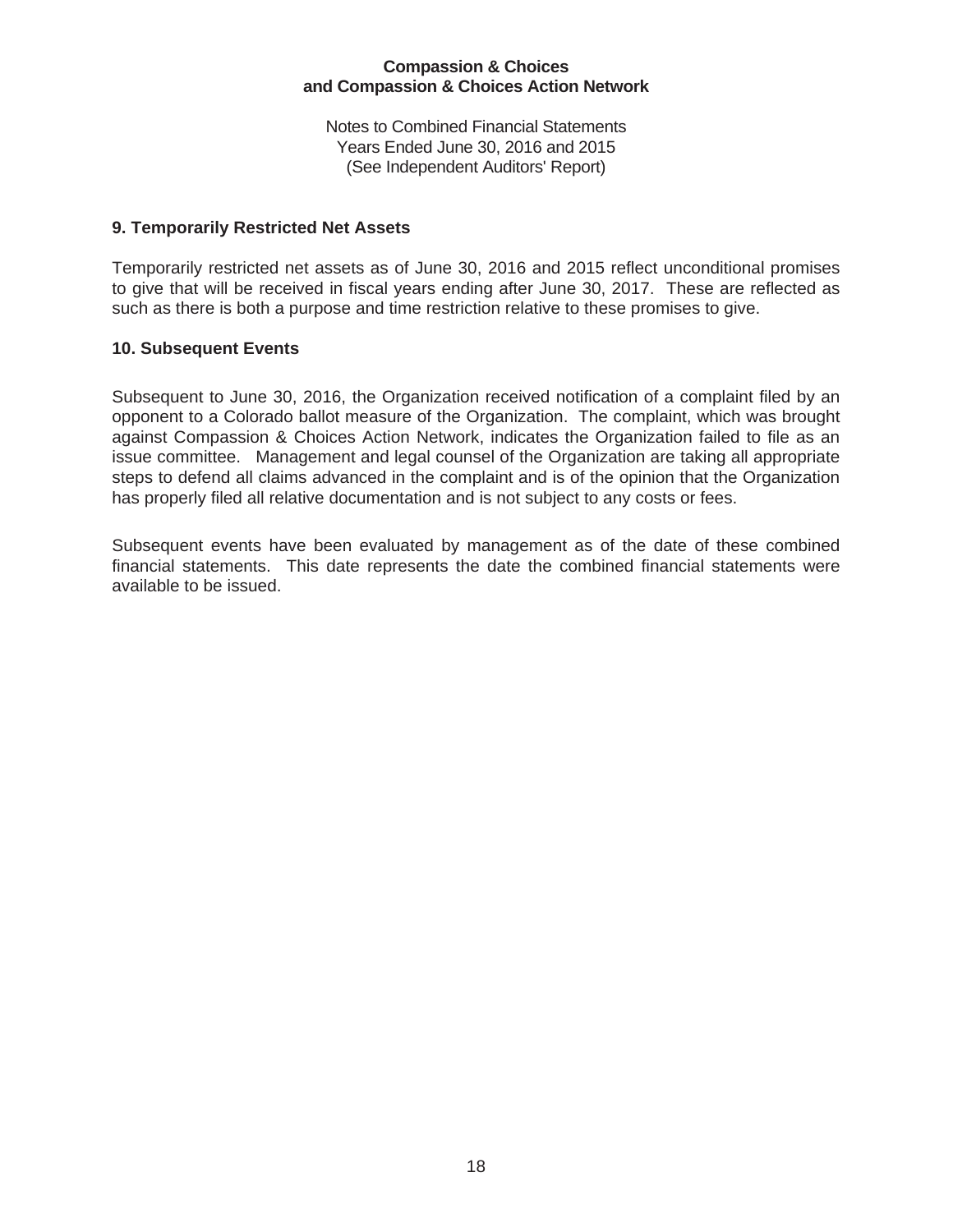Supplemental Information

(See Independent Auditors' Report on Supplemental Information)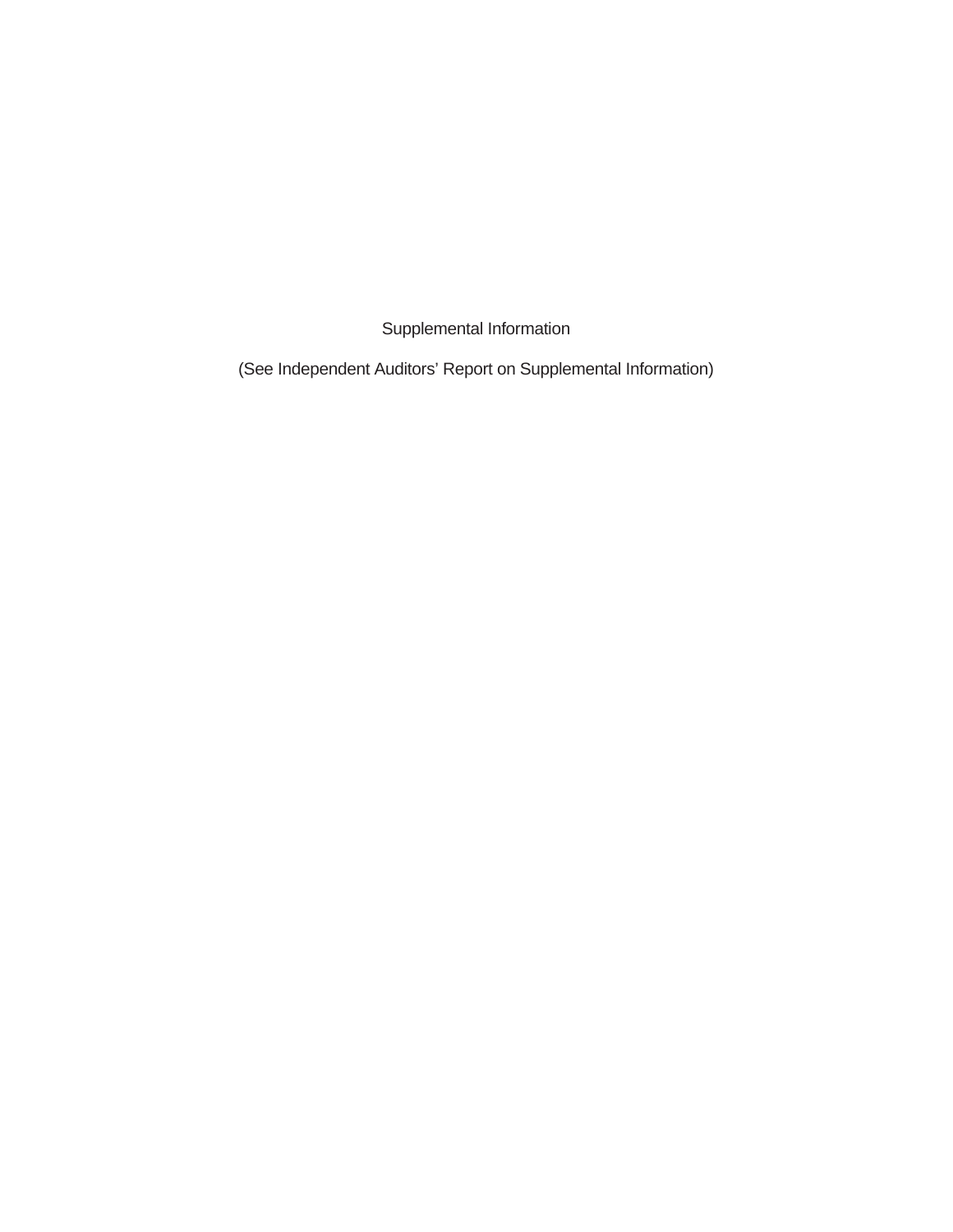

Board of Directors Compassion & Choices, and Compassion & Choices Action Network Denver, Colorado

#### Independent Auditors' Report on Supplemental Information

We have audited the combined financial statements of Compassion & Choices and Compassion & Choices Action Network as of and for the years ended June 30, 2016 and 2015 and have issued our report thereon dated October 28, 2016, which contained an unqualified opinion on those combined financial statements. Our audits were performed for the purpose of forming an opinion on the combined financial statements as a whole. The following statements are presented for the purposes of additional analysis and is not a required part of the combined financial statements. Such information is the responsibility of management and was derived from and relates directly to the underlying accounting and other records used to prepare the combined financial statements. The information has been subjected to the auditing procedures applied in the audit of the combined financial statements and certain additional procedures, including comparing and reconciling such information directly to the underlying accounting and other records used to prepare the combined financial statements or to the combined financial statements themselves, and other additional procedures in accordance with auditing standards generally accepted in the United States of America. In our opinion, the information is fairly stated in all material respects in relation to the combined financial statements as a whole.

# Stratagem PC Certified Public Accountants

Lakewood, Colorado

October 28, 2016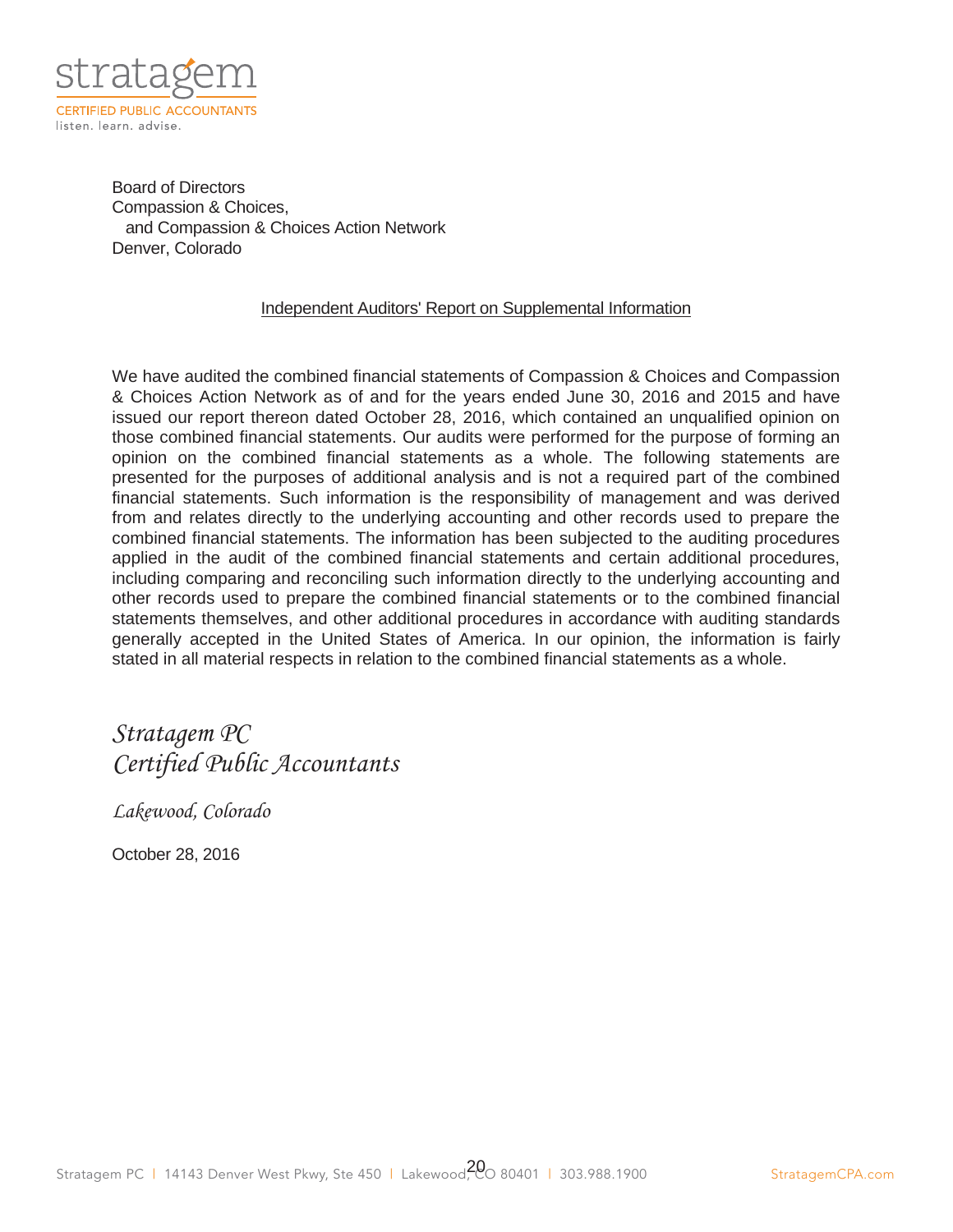# Combining Statement of Financial Position June 30, 2016 (See Independent Auditors' Report on Supplemental Information)

|                                       | Assets           |                 |                  |
|---------------------------------------|------------------|-----------------|------------------|
|                                       |                  | Compassion      |                  |
|                                       |                  | & Choices       |                  |
|                                       | Compassion       | Action          |                  |
|                                       | & Choices        | <b>Network</b>  | Combined         |
| <b>Current assets:</b>                |                  |                 |                  |
| Cash and cash equivalents             | \$<br>624,119    | \$<br>1,031,959 | \$<br>1,656,078  |
| Unconditional promises to give,       |                  |                 |                  |
| net of allowance                      | 2,645,150        |                 | 2,645,150        |
| Investments                           |                  |                 |                  |
| Cash and money market funds           | 980,357          | 27,575          | 1,007,932        |
| Marketable securities                 | 11,680,624       | 1,199,007       | 12,879,631       |
| Prepaid expenses and other            | 133,503          |                 | 133,503          |
| Beneficial interest in charitable     |                  |                 |                  |
| remainder trusts                      | 169,046          |                 | 169,046          |
| Other current assets                  | 15,532           |                 | 15,532           |
|                                       |                  |                 |                  |
| <b>Total current assets</b>           | 16,248,331       | 2,258,541       | 18,506,872       |
| Property, equipment and improvements: |                  |                 |                  |
| Furniture, fixtures and equipment     | 454,920          |                 | 454,920          |
| Leasehold improvements                | 60,070           | 2,376           | 62,446           |
|                                       |                  |                 |                  |
|                                       | 514,990          | 2,376           | 517,366          |
| Accumulated depreciation              |                  |                 |                  |
| and amortization                      | 391,148          | 66              | 391,214          |
|                                       |                  |                 |                  |
| Total property, equipment             |                  |                 |                  |
| and improvements                      | 123,842          | 2,310           | 126,152          |
| Other assets:                         |                  |                 |                  |
| Unconditional promises to give,       |                  |                 |                  |
| net of current portion                | 2,635,500        |                 | 2,635,500        |
| Intangible assets                     | 14,764           |                 | 14,764           |
| <b>Deposits</b>                       | 26,964           | 3,911           | 30,875           |
| Due (to) from related entity          | 84,833           | (84, 833)       |                  |
|                                       |                  |                 |                  |
| Total other assets                    | 2,762,061        | (80, 922)       | 2,681,139        |
|                                       |                  |                 |                  |
| <b>Total assets</b>                   | \$<br>19,134,234 | \$<br>2,179,929 | \$<br>21,314,163 |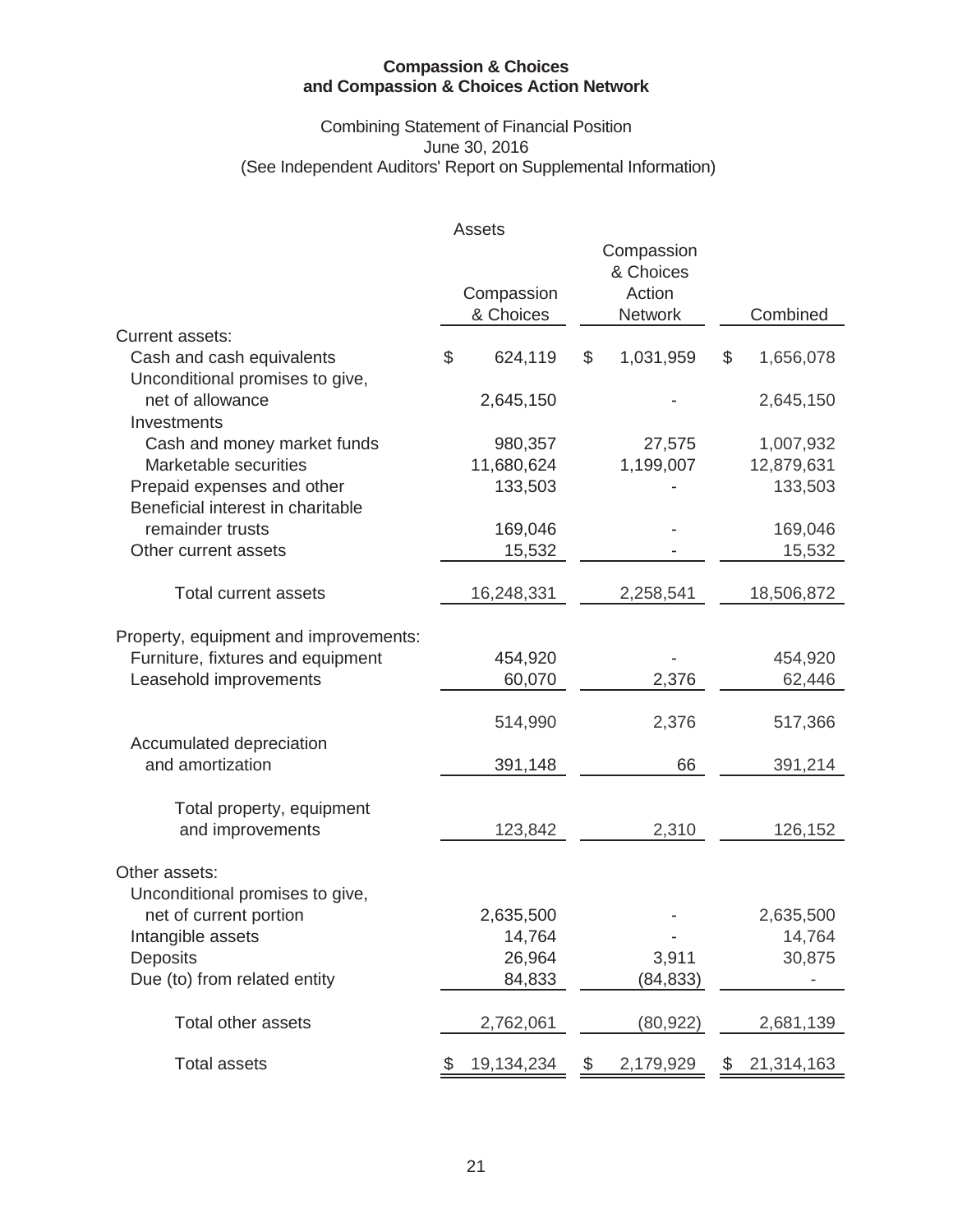# Combining Statement of Financial Position June 30, 2016 (See Independent Auditors' Report on Supplemental Information)

# Liabilities and Net Assets

|                                                                     | Compassion<br>& Choices | Combined        |    |            |
|---------------------------------------------------------------------|-------------------------|-----------------|----|------------|
| <b>Current liabilities:</b>                                         |                         |                 |    |            |
| Accounts payable                                                    | \$<br>336,733           | \$<br>5,000     | \$ | 341,733    |
| Accrued expenses                                                    | 471,800                 |                 |    | 471,800    |
| <b>Total current liabilities</b>                                    | 808,533                 | 5,000           |    | 813,533    |
| Long-term liabilities:                                              |                         |                 |    |            |
| Gift annuity payments due                                           | 477,969                 |                 |    | 477,969    |
| <b>Total liabilities</b>                                            | 1,286,502               | 5,000           |    | 1,291,502  |
| Net assets:<br>Unrestricted:                                        |                         |                 |    |            |
| Operating                                                           | 15,088,390              | 2,172,619       |    | 17,261,009 |
| Net investment in furniture, fixtures<br>equipment and improvements | 123,842                 | 2,310           |    | 126,152    |
| Total unrestricted net assets                                       | 15,212,232              | 2,174,929       |    | 17,387,161 |
| <b>Temporarily restricted</b>                                       | 2,635,500               |                 |    | 2,635,500  |
| Total net assets                                                    | 17,847,732              | 2,174,929       |    | 20,022,661 |
| <b>Total liabilities</b><br>and net assets                          | 19,134,234              | \$<br>2,179,929 | \$ | 21,314,163 |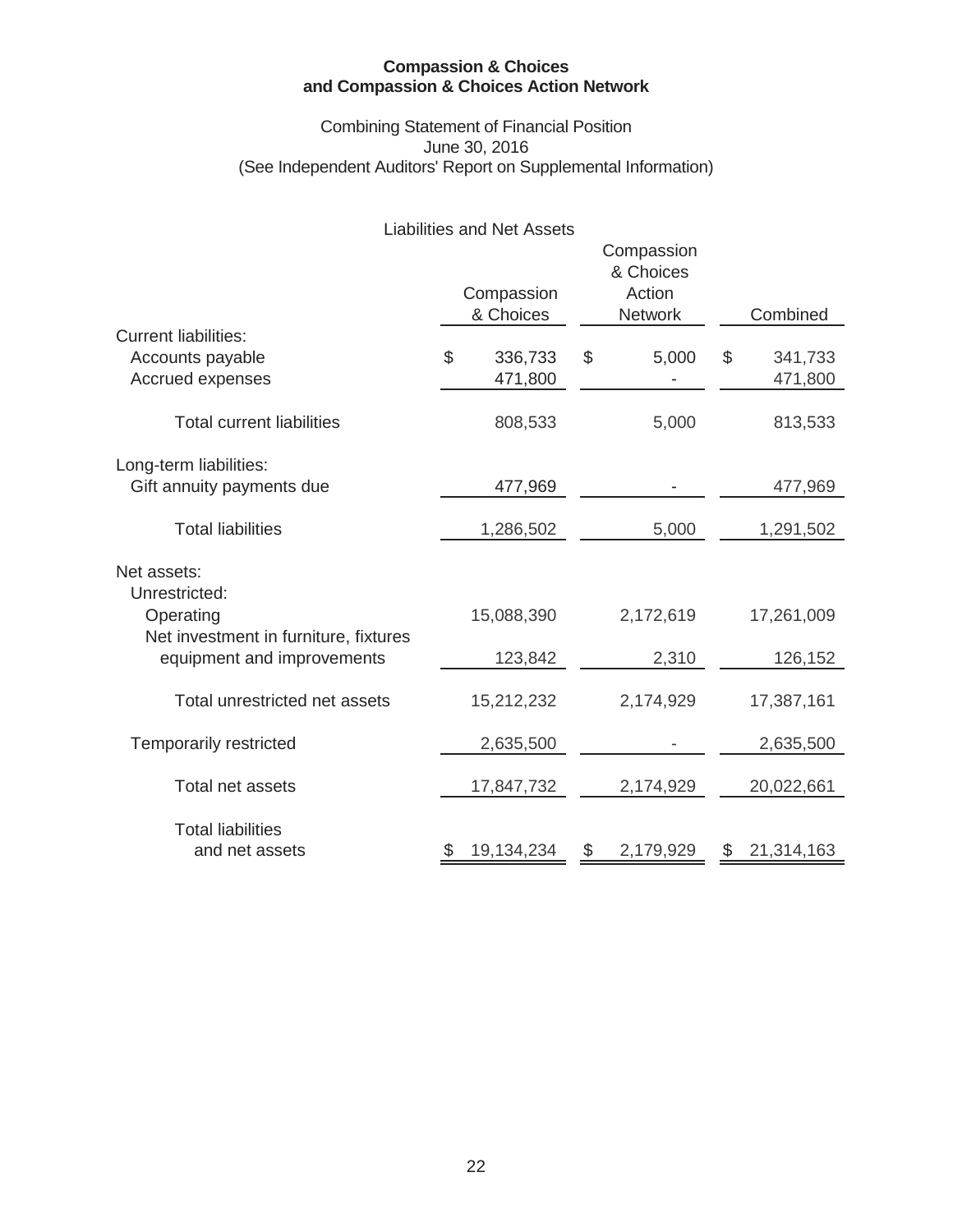#### Combining Statement of Activities Year Ended June 30, 2016 (See Independent Auditors' Report on Supplemental Information)

|                                                                           |               | Compassion   | Compassion<br>& Choices<br>Action |                |             |
|---------------------------------------------------------------------------|---------------|--------------|-----------------------------------|----------------|-------------|
|                                                                           |               | & Choices    | <b>Network</b>                    |                | Combined    |
| Revenue and other support:                                                |               |              |                                   |                |             |
| Contributions                                                             | $\mathcal{L}$ | 16, 164, 642 | \$<br>2,643,607                   | $\mathfrak{L}$ | 18,808,249  |
| Membership fees                                                           |               |              | 137,311                           |                | 137,311     |
| Foundation revenue                                                        |               | 25,000       |                                   |                | 25,000      |
| Investment income, net of expenses<br>Realized and unrealized gain (loss) |               | 55,607       | 9,172                             |                | 64,779      |
| on investments                                                            |               | (87, 447)    | 48,186                            |                | (39, 261)   |
| Gain on sale of asset                                                     |               | 63,457       |                                   |                | 63,457      |
| Other Income                                                              |               | 550,603      | 9,365                             |                | 559,968     |
|                                                                           |               |              |                                   |                |             |
| Total revenue and other support                                           |               | 16,771,862   | 2,847,641                         |                | 19,619,503  |
|                                                                           |               |              |                                   |                |             |
| Expenses:                                                                 |               |              |                                   |                |             |
| Programs                                                                  |               | 14,755,425   | 4,631,076                         |                | 19,386,501  |
| General and administrative                                                |               | 1,789,452    | 29,318                            |                | 1,818,770   |
| Fundraising                                                               |               | 1,243,725    | 20,729                            |                | 1,264,454   |
| <b>Total expenses</b>                                                     |               | 17,788,602   | 4,681,123                         |                | 22,469,725  |
| Decrease in net assets                                                    |               | (1,016,740)  | (1,833,482)                       |                | (2,850,222) |
| Net assets, beginning                                                     |               | 18,864,472   | 4,008,411                         |                | 22,872,883  |
| Net assets, ending                                                        |               | 17,847,732   | 2,174,929                         |                | 20,022,661  |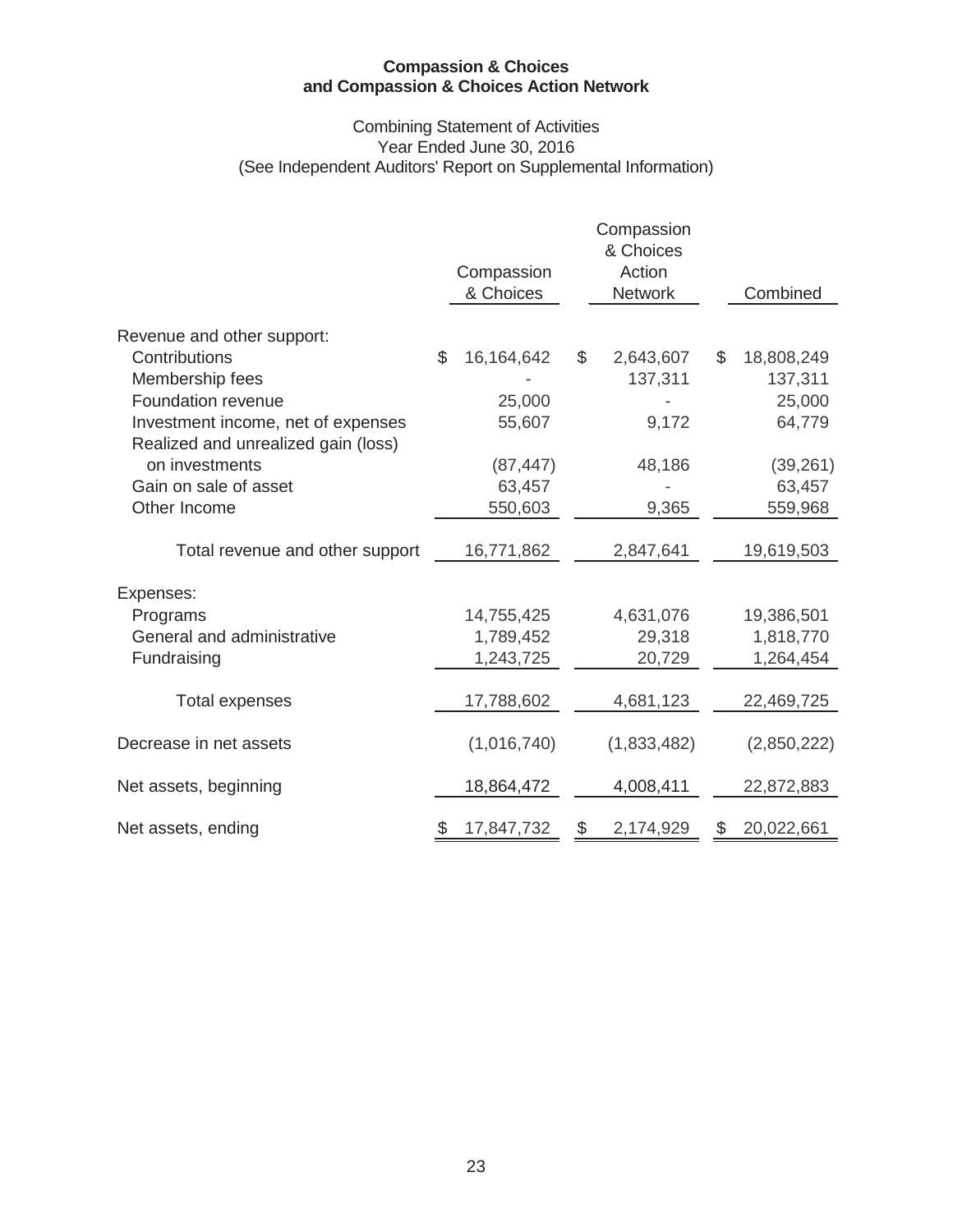#### Combining Statement of Revenue and Functional Expenses Year Ended June 30, 2016 (See Independent Auditors' Report on Supplemental Information)

|                                                    | <b>Total for</b><br>Compassion &<br>Choices |                    |               | <b>Total</b> for<br>Compassion &<br><b>Choices Action</b><br>Network |               | <b>Combined Total</b> |  |
|----------------------------------------------------|---------------------------------------------|--------------------|---------------|----------------------------------------------------------------------|---------------|-----------------------|--|
| Revenue and other support:                         |                                             |                    |               |                                                                      |               |                       |  |
| Contributions                                      | \$                                          | 16,164,642         | \$            | 2,643,607                                                            | \$            | 18,808,249            |  |
| Membership fees                                    |                                             |                    |               | 137,311                                                              |               | 137,311               |  |
| <b>Foundation Revenue</b>                          |                                             | 25,000             |               |                                                                      |               | 25,000                |  |
| Investment income, net of expenses                 |                                             | 55,607             |               | 9,172                                                                |               | 64,779                |  |
| Realized and unrealized gain (loss) on investments |                                             | (87, 447)          |               | 48,186                                                               |               | (39, 261)             |  |
| Gain on sale of asset                              |                                             | 63,457             |               |                                                                      |               | 63,457                |  |
| Other income                                       |                                             | 550,603            |               | 9,365                                                                |               | 559,968               |  |
| Total revenue and other support                    |                                             | 16,771,862         |               | 2,847,641                                                            |               | 19,619,503            |  |
| Expenses:                                          |                                             |                    |               |                                                                      |               |                       |  |
| Advertising                                        |                                             | 243,511            |               | 6                                                                    |               | 243,517               |  |
| Bank and merchant fees                             |                                             | 46,699             |               | 2,530                                                                |               | 49,229                |  |
| Closing property costs                             |                                             | 73,572             |               |                                                                      |               | 73,572                |  |
| Conference/booth fees                              |                                             | 104,531            |               | 1,050                                                                |               | 105,581               |  |
| Depreciation                                       |                                             | 76,333             |               | 210                                                                  |               | 76,543                |  |
| Development costs                                  |                                             | 1,128,208          |               | 20,831                                                               |               | 1,149,039             |  |
| Donations<br><b>Facilities</b>                     |                                             | 2,850              |               | 4,252,215                                                            |               | 4,255,065             |  |
|                                                    |                                             | 417,520            |               | 40,479<br>500                                                        |               | 457,999               |  |
| Graphics<br>Insurance                              |                                             | 104,889<br>131,023 |               | 176                                                                  |               | 105,389<br>131,199    |  |
| Interest and taxes                                 |                                             | 11,381             |               | 272                                                                  |               | 11,653                |  |
| Local groups                                       |                                             | 6,440              |               |                                                                      |               | 6,440                 |  |
| Magazine                                           |                                             | 212,153            |               | ÷,                                                                   |               | 212,153               |  |
| Membership and telefunding costs                   |                                             |                    |               | 8,365                                                                |               | 8,365                 |  |
| Memberships - organizations                        |                                             | 18,131             |               | 10,001                                                               |               | 28,132                |  |
| Operational expenses                               |                                             | 406,765            |               | 9,496                                                                |               | 416,261               |  |
| Outside services                                   |                                             | 5,017,432          |               | 293,053                                                              |               | 5,310,485             |  |
| Payroll expense                                    |                                             | 6,710,404          |               | 25,937                                                               |               | 6,736,341             |  |
| Printing                                           |                                             | 265,536            |               | 1,331                                                                |               | 266,867               |  |
| Publications and subscriptions                     |                                             | 95,534             |               | $\overline{7}$                                                       |               | 95,541                |  |
| <b>Registration fees</b>                           |                                             | 20,286             |               | 11,138                                                               |               | 31,424                |  |
| Sponsorships                                       |                                             | 31,628             |               | ٠                                                                    |               | 31,628                |  |
| Staff costs - development dept.                    |                                             | 1,438,240          |               | 978                                                                  |               | 1,439,218             |  |
| Staff development                                  |                                             | 45,285             |               |                                                                      |               | 45,285                |  |
| Technology/data management                         |                                             | 420,227            |               | 1,250                                                                |               | 421,477               |  |
| Temporary staff                                    |                                             | 57,632             |               | 76                                                                   |               | 57,708                |  |
| Travel and entertainment                           |                                             | 702,392            |               | 1,222                                                                |               | 703,614               |  |
| <b>Total expenses</b>                              |                                             | 17,788,602         |               | 4,681,123                                                            |               | 22,469,725            |  |
| Increase (decrease) in net assets                  | \$                                          | (1,016,740)        | $\frac{1}{2}$ | (1,833,482)                                                          | $\frac{3}{2}$ | (2,850,222)           |  |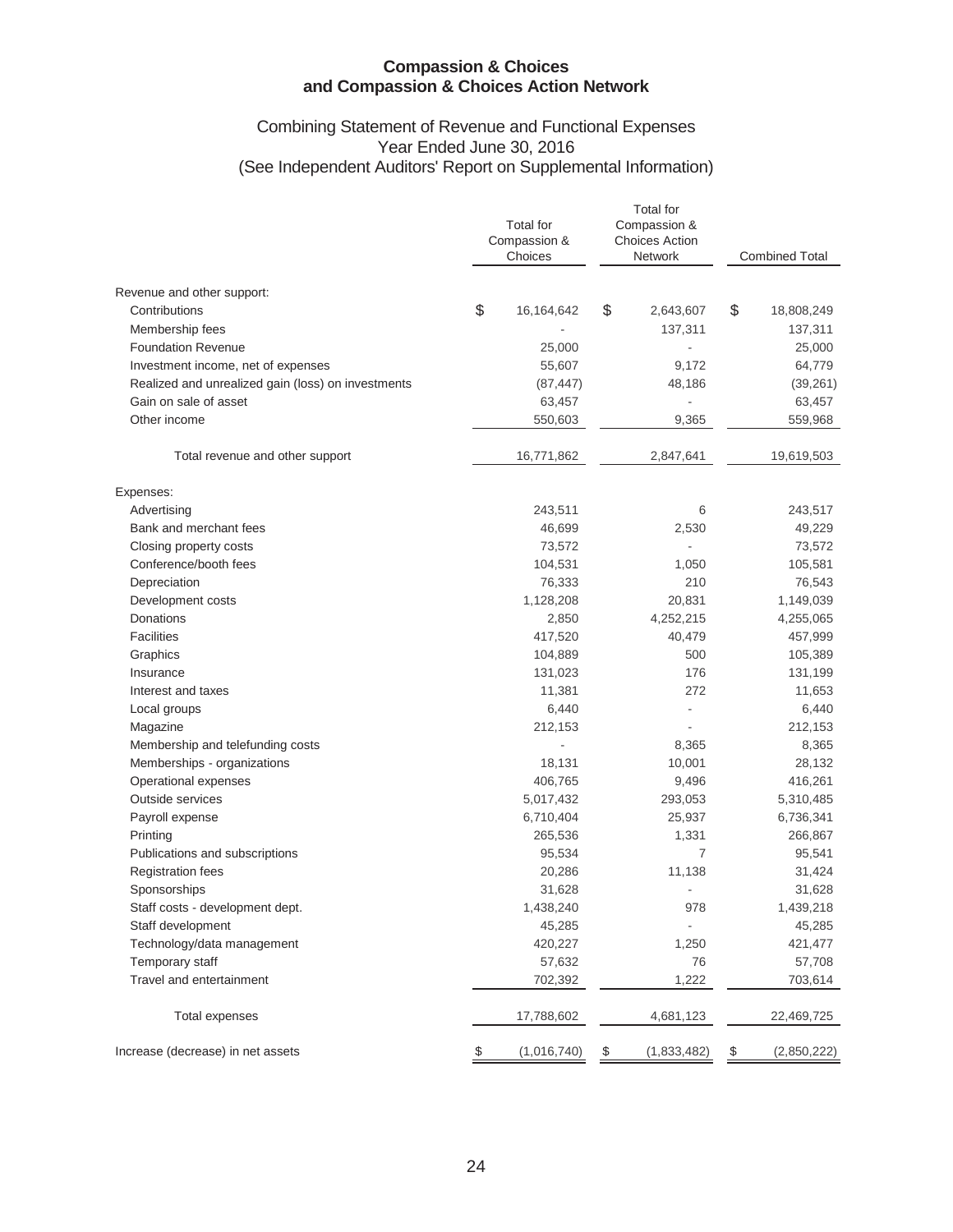# Compassion & Choices Statement of Revenue and Functional Expenses Year Ended June 30, 2016 (See Independent Auditors' Report on Supplemental Information)

| Lobbying<br>Legal & Litigation<br><b>Public Education</b><br>Direct Lobbying<br>Revenue and other support:<br>\$<br>\$<br>\$<br>Contributions<br>743,120<br>\$<br>15,161,428<br><b>Foundation Revenue</b><br>25,000<br>Investment income, net of expenses<br>Realized and unrealized loss on investments<br>Gain on sale of asset<br>63,457<br>Other income<br>490,314<br>Total revenue and other support<br>743,120<br>15,740,199<br>Expenses:<br>Advertising<br>5,861<br>2,346<br>11,883<br>140,223<br>Bank and merchant fees<br>46,699<br>Closing property costs<br>$\overline{\phantom{a}}$<br>Conference/booth fees<br>3,242<br>250<br>4,815<br>2,057<br>Depreciation<br>243<br>25,670<br>÷.<br>Donations<br>L,<br>ä,<br>674,273<br>Development costs<br><b>Facilities</b><br>12,180<br>108,682<br>Graphics<br>1,500<br>1,434<br>52,535<br>2,954<br>30,207<br>Insurance<br>Interest and taxes<br>240<br>986<br>Local groups<br>Magazine<br>212,153<br>Memberships - organizations<br>1,583<br>2,853<br>Operational expenses<br>295<br>51<br>2,099<br>132,101<br>Outside services<br>478,229<br>810,985<br>11,072<br>1,299,201<br>56,393<br>33,503<br>353,660<br>1,446,454<br>Payroll expense<br>1,852<br>Printing<br>844<br>1,152<br>110,124<br>Publications and subscriptions<br>10,949<br>43,705<br><b>Registration fees</b><br>14,570<br>Sponsorships<br>11,000<br>L.<br>Staff costs - development dept.<br>718,694<br>$\overline{a}$<br>7,179<br>Staff development<br>1,949<br>Technology/data management<br>3,978<br>237,422<br>Temporary staff<br>123<br>18,586<br>Travel and entertainment<br>3,403<br>41,964<br>846<br>131,879<br>48,912<br>550,775<br>1,273,191<br>5,456,253<br>Total expenses<br>(530, 071)<br>10,283,946<br>Increase (decrease) in net assets<br>\$<br>(550, 775)<br>\$<br>(48, 912)<br>\$<br>\$ |  |  |  | Grassroots |  |  |  |  |  |  |
|----------------------------------------------------------------------------------------------------------------------------------------------------------------------------------------------------------------------------------------------------------------------------------------------------------------------------------------------------------------------------------------------------------------------------------------------------------------------------------------------------------------------------------------------------------------------------------------------------------------------------------------------------------------------------------------------------------------------------------------------------------------------------------------------------------------------------------------------------------------------------------------------------------------------------------------------------------------------------------------------------------------------------------------------------------------------------------------------------------------------------------------------------------------------------------------------------------------------------------------------------------------------------------------------------------------------------------------------------------------------------------------------------------------------------------------------------------------------------------------------------------------------------------------------------------------------------------------------------------------------------------------------------------------------------------------------------------------------------------------------------------------------------------------------------------------------------------|--|--|--|------------|--|--|--|--|--|--|
|                                                                                                                                                                                                                                                                                                                                                                                                                                                                                                                                                                                                                                                                                                                                                                                                                                                                                                                                                                                                                                                                                                                                                                                                                                                                                                                                                                                                                                                                                                                                                                                                                                                                                                                                                                                                                                  |  |  |  |            |  |  |  |  |  |  |
|                                                                                                                                                                                                                                                                                                                                                                                                                                                                                                                                                                                                                                                                                                                                                                                                                                                                                                                                                                                                                                                                                                                                                                                                                                                                                                                                                                                                                                                                                                                                                                                                                                                                                                                                                                                                                                  |  |  |  |            |  |  |  |  |  |  |
|                                                                                                                                                                                                                                                                                                                                                                                                                                                                                                                                                                                                                                                                                                                                                                                                                                                                                                                                                                                                                                                                                                                                                                                                                                                                                                                                                                                                                                                                                                                                                                                                                                                                                                                                                                                                                                  |  |  |  |            |  |  |  |  |  |  |
|                                                                                                                                                                                                                                                                                                                                                                                                                                                                                                                                                                                                                                                                                                                                                                                                                                                                                                                                                                                                                                                                                                                                                                                                                                                                                                                                                                                                                                                                                                                                                                                                                                                                                                                                                                                                                                  |  |  |  |            |  |  |  |  |  |  |
|                                                                                                                                                                                                                                                                                                                                                                                                                                                                                                                                                                                                                                                                                                                                                                                                                                                                                                                                                                                                                                                                                                                                                                                                                                                                                                                                                                                                                                                                                                                                                                                                                                                                                                                                                                                                                                  |  |  |  |            |  |  |  |  |  |  |
|                                                                                                                                                                                                                                                                                                                                                                                                                                                                                                                                                                                                                                                                                                                                                                                                                                                                                                                                                                                                                                                                                                                                                                                                                                                                                                                                                                                                                                                                                                                                                                                                                                                                                                                                                                                                                                  |  |  |  |            |  |  |  |  |  |  |
|                                                                                                                                                                                                                                                                                                                                                                                                                                                                                                                                                                                                                                                                                                                                                                                                                                                                                                                                                                                                                                                                                                                                                                                                                                                                                                                                                                                                                                                                                                                                                                                                                                                                                                                                                                                                                                  |  |  |  |            |  |  |  |  |  |  |
|                                                                                                                                                                                                                                                                                                                                                                                                                                                                                                                                                                                                                                                                                                                                                                                                                                                                                                                                                                                                                                                                                                                                                                                                                                                                                                                                                                                                                                                                                                                                                                                                                                                                                                                                                                                                                                  |  |  |  |            |  |  |  |  |  |  |
|                                                                                                                                                                                                                                                                                                                                                                                                                                                                                                                                                                                                                                                                                                                                                                                                                                                                                                                                                                                                                                                                                                                                                                                                                                                                                                                                                                                                                                                                                                                                                                                                                                                                                                                                                                                                                                  |  |  |  |            |  |  |  |  |  |  |
|                                                                                                                                                                                                                                                                                                                                                                                                                                                                                                                                                                                                                                                                                                                                                                                                                                                                                                                                                                                                                                                                                                                                                                                                                                                                                                                                                                                                                                                                                                                                                                                                                                                                                                                                                                                                                                  |  |  |  |            |  |  |  |  |  |  |
|                                                                                                                                                                                                                                                                                                                                                                                                                                                                                                                                                                                                                                                                                                                                                                                                                                                                                                                                                                                                                                                                                                                                                                                                                                                                                                                                                                                                                                                                                                                                                                                                                                                                                                                                                                                                                                  |  |  |  |            |  |  |  |  |  |  |
|                                                                                                                                                                                                                                                                                                                                                                                                                                                                                                                                                                                                                                                                                                                                                                                                                                                                                                                                                                                                                                                                                                                                                                                                                                                                                                                                                                                                                                                                                                                                                                                                                                                                                                                                                                                                                                  |  |  |  |            |  |  |  |  |  |  |
|                                                                                                                                                                                                                                                                                                                                                                                                                                                                                                                                                                                                                                                                                                                                                                                                                                                                                                                                                                                                                                                                                                                                                                                                                                                                                                                                                                                                                                                                                                                                                                                                                                                                                                                                                                                                                                  |  |  |  |            |  |  |  |  |  |  |
|                                                                                                                                                                                                                                                                                                                                                                                                                                                                                                                                                                                                                                                                                                                                                                                                                                                                                                                                                                                                                                                                                                                                                                                                                                                                                                                                                                                                                                                                                                                                                                                                                                                                                                                                                                                                                                  |  |  |  |            |  |  |  |  |  |  |
|                                                                                                                                                                                                                                                                                                                                                                                                                                                                                                                                                                                                                                                                                                                                                                                                                                                                                                                                                                                                                                                                                                                                                                                                                                                                                                                                                                                                                                                                                                                                                                                                                                                                                                                                                                                                                                  |  |  |  |            |  |  |  |  |  |  |
|                                                                                                                                                                                                                                                                                                                                                                                                                                                                                                                                                                                                                                                                                                                                                                                                                                                                                                                                                                                                                                                                                                                                                                                                                                                                                                                                                                                                                                                                                                                                                                                                                                                                                                                                                                                                                                  |  |  |  |            |  |  |  |  |  |  |
|                                                                                                                                                                                                                                                                                                                                                                                                                                                                                                                                                                                                                                                                                                                                                                                                                                                                                                                                                                                                                                                                                                                                                                                                                                                                                                                                                                                                                                                                                                                                                                                                                                                                                                                                                                                                                                  |  |  |  |            |  |  |  |  |  |  |
|                                                                                                                                                                                                                                                                                                                                                                                                                                                                                                                                                                                                                                                                                                                                                                                                                                                                                                                                                                                                                                                                                                                                                                                                                                                                                                                                                                                                                                                                                                                                                                                                                                                                                                                                                                                                                                  |  |  |  |            |  |  |  |  |  |  |
|                                                                                                                                                                                                                                                                                                                                                                                                                                                                                                                                                                                                                                                                                                                                                                                                                                                                                                                                                                                                                                                                                                                                                                                                                                                                                                                                                                                                                                                                                                                                                                                                                                                                                                                                                                                                                                  |  |  |  |            |  |  |  |  |  |  |
|                                                                                                                                                                                                                                                                                                                                                                                                                                                                                                                                                                                                                                                                                                                                                                                                                                                                                                                                                                                                                                                                                                                                                                                                                                                                                                                                                                                                                                                                                                                                                                                                                                                                                                                                                                                                                                  |  |  |  |            |  |  |  |  |  |  |
|                                                                                                                                                                                                                                                                                                                                                                                                                                                                                                                                                                                                                                                                                                                                                                                                                                                                                                                                                                                                                                                                                                                                                                                                                                                                                                                                                                                                                                                                                                                                                                                                                                                                                                                                                                                                                                  |  |  |  |            |  |  |  |  |  |  |
|                                                                                                                                                                                                                                                                                                                                                                                                                                                                                                                                                                                                                                                                                                                                                                                                                                                                                                                                                                                                                                                                                                                                                                                                                                                                                                                                                                                                                                                                                                                                                                                                                                                                                                                                                                                                                                  |  |  |  |            |  |  |  |  |  |  |
|                                                                                                                                                                                                                                                                                                                                                                                                                                                                                                                                                                                                                                                                                                                                                                                                                                                                                                                                                                                                                                                                                                                                                                                                                                                                                                                                                                                                                                                                                                                                                                                                                                                                                                                                                                                                                                  |  |  |  |            |  |  |  |  |  |  |
|                                                                                                                                                                                                                                                                                                                                                                                                                                                                                                                                                                                                                                                                                                                                                                                                                                                                                                                                                                                                                                                                                                                                                                                                                                                                                                                                                                                                                                                                                                                                                                                                                                                                                                                                                                                                                                  |  |  |  |            |  |  |  |  |  |  |
|                                                                                                                                                                                                                                                                                                                                                                                                                                                                                                                                                                                                                                                                                                                                                                                                                                                                                                                                                                                                                                                                                                                                                                                                                                                                                                                                                                                                                                                                                                                                                                                                                                                                                                                                                                                                                                  |  |  |  |            |  |  |  |  |  |  |
|                                                                                                                                                                                                                                                                                                                                                                                                                                                                                                                                                                                                                                                                                                                                                                                                                                                                                                                                                                                                                                                                                                                                                                                                                                                                                                                                                                                                                                                                                                                                                                                                                                                                                                                                                                                                                                  |  |  |  |            |  |  |  |  |  |  |
|                                                                                                                                                                                                                                                                                                                                                                                                                                                                                                                                                                                                                                                                                                                                                                                                                                                                                                                                                                                                                                                                                                                                                                                                                                                                                                                                                                                                                                                                                                                                                                                                                                                                                                                                                                                                                                  |  |  |  |            |  |  |  |  |  |  |
|                                                                                                                                                                                                                                                                                                                                                                                                                                                                                                                                                                                                                                                                                                                                                                                                                                                                                                                                                                                                                                                                                                                                                                                                                                                                                                                                                                                                                                                                                                                                                                                                                                                                                                                                                                                                                                  |  |  |  |            |  |  |  |  |  |  |
|                                                                                                                                                                                                                                                                                                                                                                                                                                                                                                                                                                                                                                                                                                                                                                                                                                                                                                                                                                                                                                                                                                                                                                                                                                                                                                                                                                                                                                                                                                                                                                                                                                                                                                                                                                                                                                  |  |  |  |            |  |  |  |  |  |  |
|                                                                                                                                                                                                                                                                                                                                                                                                                                                                                                                                                                                                                                                                                                                                                                                                                                                                                                                                                                                                                                                                                                                                                                                                                                                                                                                                                                                                                                                                                                                                                                                                                                                                                                                                                                                                                                  |  |  |  |            |  |  |  |  |  |  |
|                                                                                                                                                                                                                                                                                                                                                                                                                                                                                                                                                                                                                                                                                                                                                                                                                                                                                                                                                                                                                                                                                                                                                                                                                                                                                                                                                                                                                                                                                                                                                                                                                                                                                                                                                                                                                                  |  |  |  |            |  |  |  |  |  |  |
|                                                                                                                                                                                                                                                                                                                                                                                                                                                                                                                                                                                                                                                                                                                                                                                                                                                                                                                                                                                                                                                                                                                                                                                                                                                                                                                                                                                                                                                                                                                                                                                                                                                                                                                                                                                                                                  |  |  |  |            |  |  |  |  |  |  |
|                                                                                                                                                                                                                                                                                                                                                                                                                                                                                                                                                                                                                                                                                                                                                                                                                                                                                                                                                                                                                                                                                                                                                                                                                                                                                                                                                                                                                                                                                                                                                                                                                                                                                                                                                                                                                                  |  |  |  |            |  |  |  |  |  |  |
|                                                                                                                                                                                                                                                                                                                                                                                                                                                                                                                                                                                                                                                                                                                                                                                                                                                                                                                                                                                                                                                                                                                                                                                                                                                                                                                                                                                                                                                                                                                                                                                                                                                                                                                                                                                                                                  |  |  |  |            |  |  |  |  |  |  |
|                                                                                                                                                                                                                                                                                                                                                                                                                                                                                                                                                                                                                                                                                                                                                                                                                                                                                                                                                                                                                                                                                                                                                                                                                                                                                                                                                                                                                                                                                                                                                                                                                                                                                                                                                                                                                                  |  |  |  |            |  |  |  |  |  |  |
|                                                                                                                                                                                                                                                                                                                                                                                                                                                                                                                                                                                                                                                                                                                                                                                                                                                                                                                                                                                                                                                                                                                                                                                                                                                                                                                                                                                                                                                                                                                                                                                                                                                                                                                                                                                                                                  |  |  |  |            |  |  |  |  |  |  |
|                                                                                                                                                                                                                                                                                                                                                                                                                                                                                                                                                                                                                                                                                                                                                                                                                                                                                                                                                                                                                                                                                                                                                                                                                                                                                                                                                                                                                                                                                                                                                                                                                                                                                                                                                                                                                                  |  |  |  |            |  |  |  |  |  |  |
|                                                                                                                                                                                                                                                                                                                                                                                                                                                                                                                                                                                                                                                                                                                                                                                                                                                                                                                                                                                                                                                                                                                                                                                                                                                                                                                                                                                                                                                                                                                                                                                                                                                                                                                                                                                                                                  |  |  |  |            |  |  |  |  |  |  |
|                                                                                                                                                                                                                                                                                                                                                                                                                                                                                                                                                                                                                                                                                                                                                                                                                                                                                                                                                                                                                                                                                                                                                                                                                                                                                                                                                                                                                                                                                                                                                                                                                                                                                                                                                                                                                                  |  |  |  |            |  |  |  |  |  |  |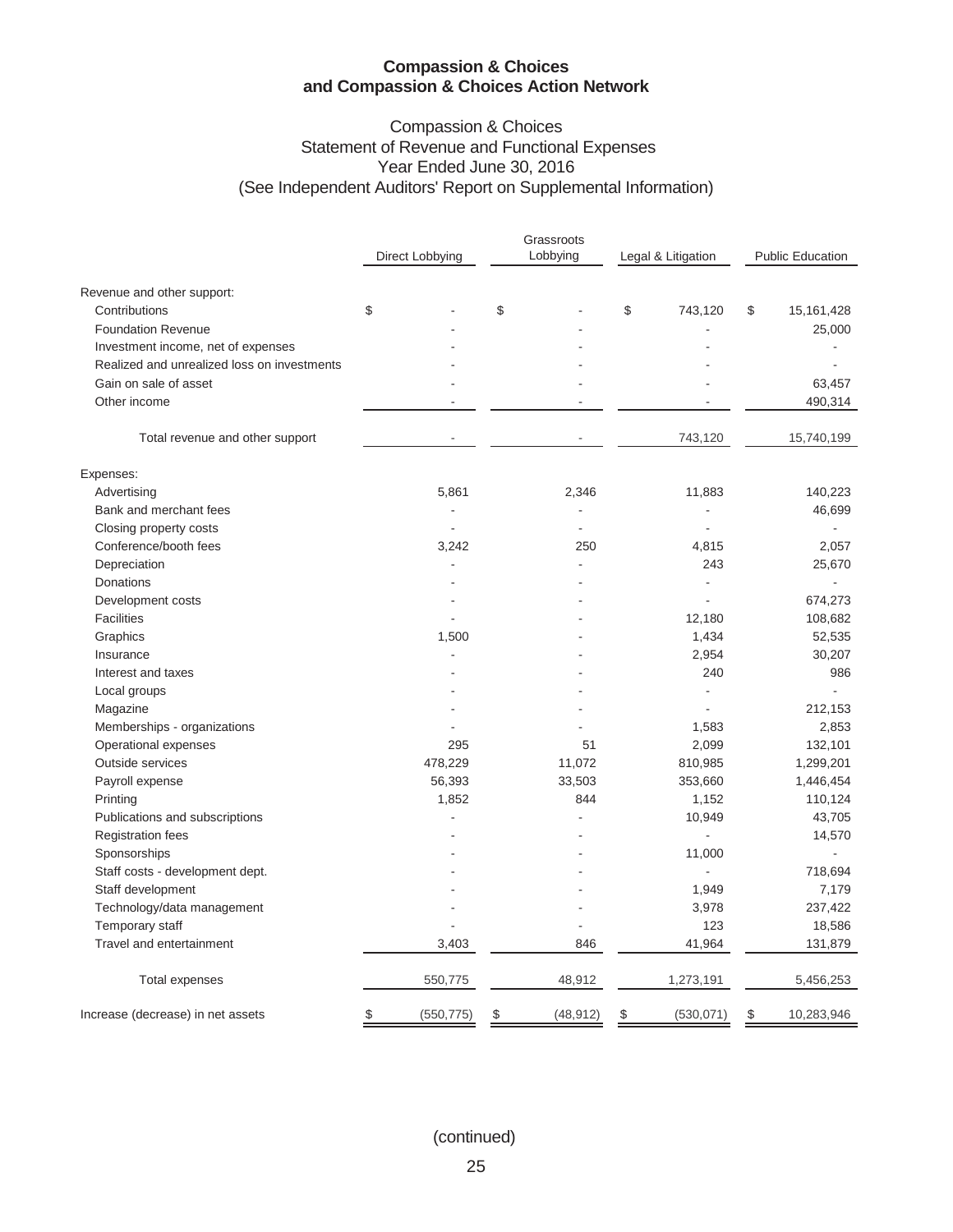# Compassion & Choices Statement of Revenue and Functional Expenses (continued) Year Ended June 30, 2016 (See Independent Auditors' Report on Supplemental Information)

| Revenue and other support:<br>\$<br>\$<br>\$<br>Contributions<br>9,769<br>250,325<br>\$<br><b>Foundation Revenue</b><br>Investment income, net of expenses<br>Realized and unrealized loss on investments<br>Gain on sale of asset<br>Other income<br>4,762<br>450<br>4,762<br>10,219<br>250,325<br>Total revenue and other support<br>Expenses:<br>434<br>Advertising<br>70,455<br>9,597<br>Bank and merchant fees | <b>Total Programs</b> |
|---------------------------------------------------------------------------------------------------------------------------------------------------------------------------------------------------------------------------------------------------------------------------------------------------------------------------------------------------------------------------------------------------------------------|-----------------------|
|                                                                                                                                                                                                                                                                                                                                                                                                                     |                       |
|                                                                                                                                                                                                                                                                                                                                                                                                                     | 16,164,642            |
|                                                                                                                                                                                                                                                                                                                                                                                                                     | 25,000                |
|                                                                                                                                                                                                                                                                                                                                                                                                                     |                       |
|                                                                                                                                                                                                                                                                                                                                                                                                                     |                       |
|                                                                                                                                                                                                                                                                                                                                                                                                                     | 63,457                |
|                                                                                                                                                                                                                                                                                                                                                                                                                     | 495,526               |
|                                                                                                                                                                                                                                                                                                                                                                                                                     | 16,748,625            |
|                                                                                                                                                                                                                                                                                                                                                                                                                     |                       |
|                                                                                                                                                                                                                                                                                                                                                                                                                     | 240,799               |
|                                                                                                                                                                                                                                                                                                                                                                                                                     | 46,699                |
| Closing property costs                                                                                                                                                                                                                                                                                                                                                                                              |                       |
| Conference/booth fees<br>41,715<br>52,452                                                                                                                                                                                                                                                                                                                                                                           | 104,531               |
| Depreciation<br>19,846<br>4,639<br>11,552                                                                                                                                                                                                                                                                                                                                                                           | 61,950                |
| Donations<br>2,850<br>$\blacksquare$                                                                                                                                                                                                                                                                                                                                                                                | 2,850                 |
| Development costs<br>÷.                                                                                                                                                                                                                                                                                                                                                                                             | 674,273               |
| <b>Facilities</b><br>61,883<br>16,756<br>33,169                                                                                                                                                                                                                                                                                                                                                                     | 232,670               |
| Graphics<br>39,591<br>6,688<br>3,137                                                                                                                                                                                                                                                                                                                                                                                | 104,885               |
| 5,460<br>Insurance<br>32,108<br>43,368                                                                                                                                                                                                                                                                                                                                                                              | 114,097               |
| 1,241<br>86<br>215<br>Interest and taxes                                                                                                                                                                                                                                                                                                                                                                            | 2,768                 |
| 6,440<br>$\overline{a}$<br>Local groups<br>L,                                                                                                                                                                                                                                                                                                                                                                       | 6,440                 |
| Magazine<br>$\sim$                                                                                                                                                                                                                                                                                                                                                                                                  | 212,153               |
| Memberships - organizations<br>7,104<br>51<br>6,476                                                                                                                                                                                                                                                                                                                                                                 | 18,067                |
| Operational expenses<br>133,082<br>28,862<br>50,380                                                                                                                                                                                                                                                                                                                                                                 | 346,870               |
| <b>Outside services</b><br>1,365,770<br>641,123<br>330,334                                                                                                                                                                                                                                                                                                                                                          | 4,936,714             |
| Payroll expense<br>2,069,203<br>691,478<br>793,790                                                                                                                                                                                                                                                                                                                                                                  | 5,444,481             |
| Printing<br>86,523<br>26,303<br>38,480                                                                                                                                                                                                                                                                                                                                                                              | 265,278               |
| Publications and subscriptions<br>3,100<br>31,252<br>610                                                                                                                                                                                                                                                                                                                                                            | 89,616                |
| <b>Registration fees</b><br>3,325                                                                                                                                                                                                                                                                                                                                                                                   | 17,895                |
| Sponsorships<br>628<br>15,000<br>5,000                                                                                                                                                                                                                                                                                                                                                                              | 31,628                |
| Staff costs - development dept.<br>7,303<br>$\overline{a}$<br>L.                                                                                                                                                                                                                                                                                                                                                    | 725,997               |
| Staff development<br>20,895<br>8,218<br>2,890                                                                                                                                                                                                                                                                                                                                                                       | 41,131                |
| Technology/data management<br>69,481<br>15,854<br>39,133                                                                                                                                                                                                                                                                                                                                                            | 365,868               |
| Temporary staff<br>17,978<br>2,351<br>5,988                                                                                                                                                                                                                                                                                                                                                                         | 45,026                |
| Travel and entertainment<br>339,337<br>73,634<br>31,676                                                                                                                                                                                                                                                                                                                                                             | 622,739               |
| 4,399,858<br>1,636,229<br>1,390,207<br>Total expenses                                                                                                                                                                                                                                                                                                                                                               | 14,755,425            |
| Increase (decrease) in net assets<br>(4,395,096)<br>\$<br>\$<br>(1,626,010)<br>(1, 139, 882)<br>\$<br>\$                                                                                                                                                                                                                                                                                                            | 1,993,200             |

(continued)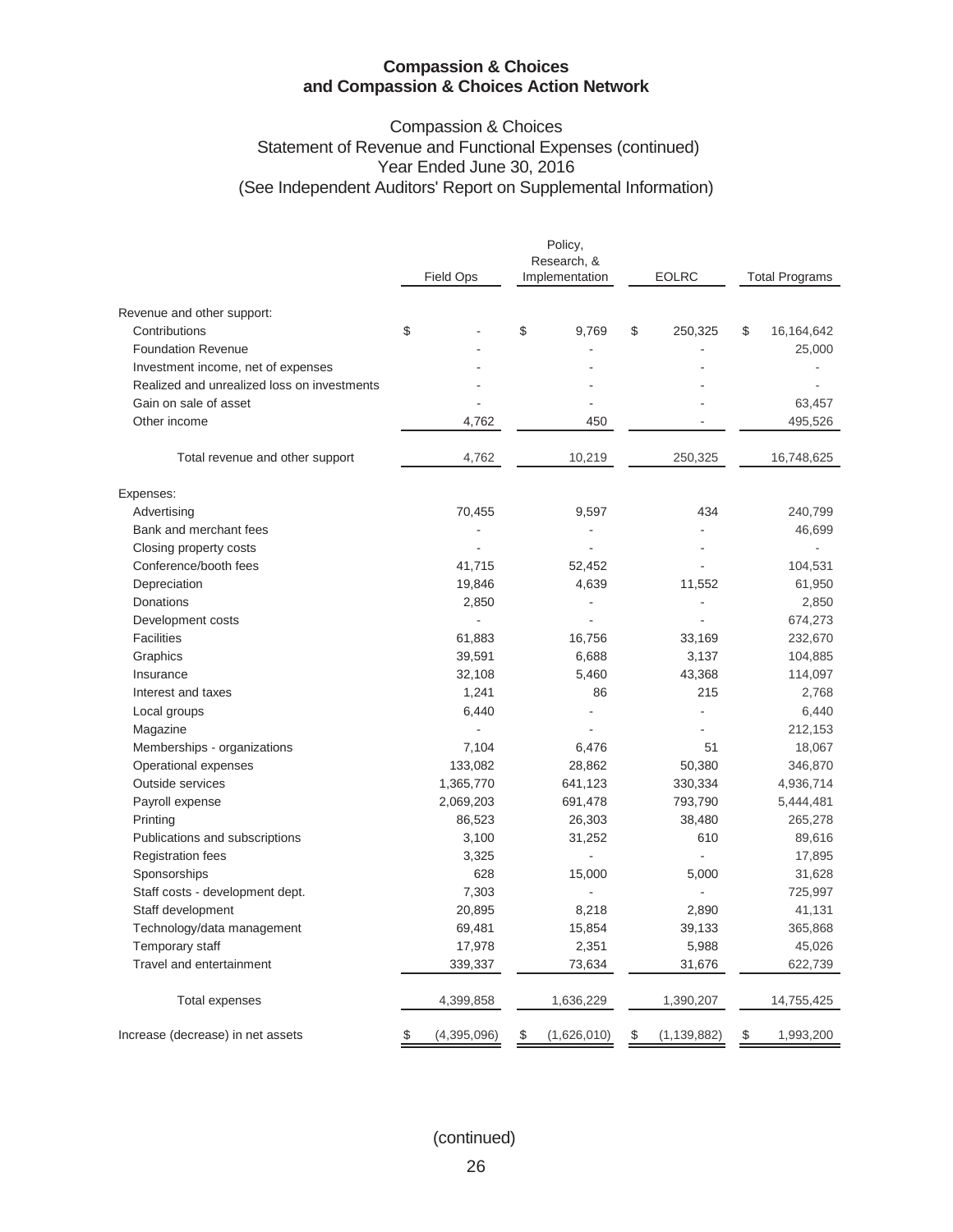# Compassion & Choices Statement of Revenue and Functional Expenses (continued) Year Ended June 30, 2016 (See Independent Auditors' Report on Supplemental Information)

|                                             | <b>Total Programs</b> |              | General and<br>administrative | Fundraising |               | <b>Total</b> for<br>Compassion &<br>Choices |             |  |
|---------------------------------------------|-----------------------|--------------|-------------------------------|-------------|---------------|---------------------------------------------|-------------|--|
|                                             |                       |              |                               |             |               |                                             |             |  |
| Revenue and other support:                  |                       |              |                               |             |               |                                             |             |  |
| Contributions                               | \$                    | 16, 164, 642 | \$                            | \$          |               | \$                                          | 16,164,642  |  |
| <b>Foundation Revenue</b>                   |                       | 25,000       |                               |             |               |                                             | 25,000      |  |
| Investment income, net of expenses          |                       |              | 55,607                        |             |               |                                             | 55,607      |  |
| Realized and unrealized loss on investments |                       |              | (87, 447)                     |             |               |                                             | (87, 447)   |  |
| Gain on sale of asset                       |                       | 63,457       |                               |             |               |                                             | 63,457      |  |
| Other income                                |                       | 495,526      | 55,077                        |             |               |                                             | 550,603     |  |
| Total revenue and other support             |                       | 16,748,625   | 23,237                        |             |               |                                             | 16,771,862  |  |
| Expenses:                                   |                       |              |                               |             |               |                                             |             |  |
| Advertising                                 |                       | 240,799      | 2.712                         |             |               |                                             | 243,511     |  |
| Bank and merchant fees                      |                       | 46,699       |                               |             |               |                                             | 46,699      |  |
| Closing property costs                      |                       |              | 73,572                        |             |               |                                             | 73,572      |  |
| Conference/booth fees                       |                       | 104,531      |                               |             |               |                                             | 104,531     |  |
| Depreciation                                |                       | 61,950       | 14,383                        |             |               |                                             | 76,333      |  |
| Donations                                   |                       | 2,850        |                               |             |               |                                             | 2,850       |  |
| Development costs                           |                       | 674,273      | 91                            |             | 453,844       |                                             | 1,128,208   |  |
| <b>Facilities</b>                           |                       | 232,670      | 149,852                       |             | 34,998        |                                             | 417,520     |  |
| Graphics                                    |                       | 104,885      | $\overline{4}$                |             |               |                                             | 104,889     |  |
| Insurance                                   |                       | 114,097      | 16,926                        |             |               |                                             | 131,023     |  |
| Interest and taxes                          |                       | 2,768        | 8,613                         |             |               |                                             | 11,381      |  |
| Local groups                                |                       | 6,440        |                               |             |               |                                             | 6,440       |  |
| Magazine                                    |                       | 212,153      |                               |             |               |                                             | 212,153     |  |
| Memberships - organizations                 |                       | 18,067       | 64                            |             |               |                                             | 18,131      |  |
| Operational expenses                        |                       | 346,870      | 59,895                        |             |               |                                             | 406,765     |  |
| Outside services                            |                       | 4,936,714    | 80,718                        |             |               |                                             | 5,017,432   |  |
| Payroll expense                             |                       | 5,444,481    | 1,265,923                     |             |               |                                             | 6,710,404   |  |
| Printing                                    |                       | 265,278      | 258                           |             |               |                                             | 265,536     |  |
| Publications and subscriptions              |                       | 89,616       | 5,918                         |             |               |                                             | 95,534      |  |
| <b>Registration fees</b>                    |                       | 17,895       | 2,391                         |             |               |                                             | 20,286      |  |
| Sponsorships                                |                       | 31,628       | $\overline{\phantom{a}}$      |             |               |                                             | 31,628      |  |
| Staff costs - development dept.             |                       | 725,997      |                               |             | 712,243       |                                             | 1,438,240   |  |
| Staff development                           |                       | 41,131       | 4,154                         |             |               |                                             | 45,285      |  |
| Technology/data management                  |                       | 365,868      | 54,359                        |             |               |                                             | 420,227     |  |
| Temporary staff                             |                       | 45,026       | 12,606                        |             |               |                                             | 57,632      |  |
| Travel and entertainment                    |                       | 622,739      | 37,013                        |             | 42,640        |                                             | 702,392     |  |
| <b>Total expenses</b>                       |                       | 14,755,425   | 1,789,452                     |             | 1,243,725     |                                             | 17,788,602  |  |
| Increase (decrease) in net assets           | \$                    | 1,993,200    | \$<br>(1,766,215)             | \$          | (1, 243, 725) | \$                                          | (1,016,740) |  |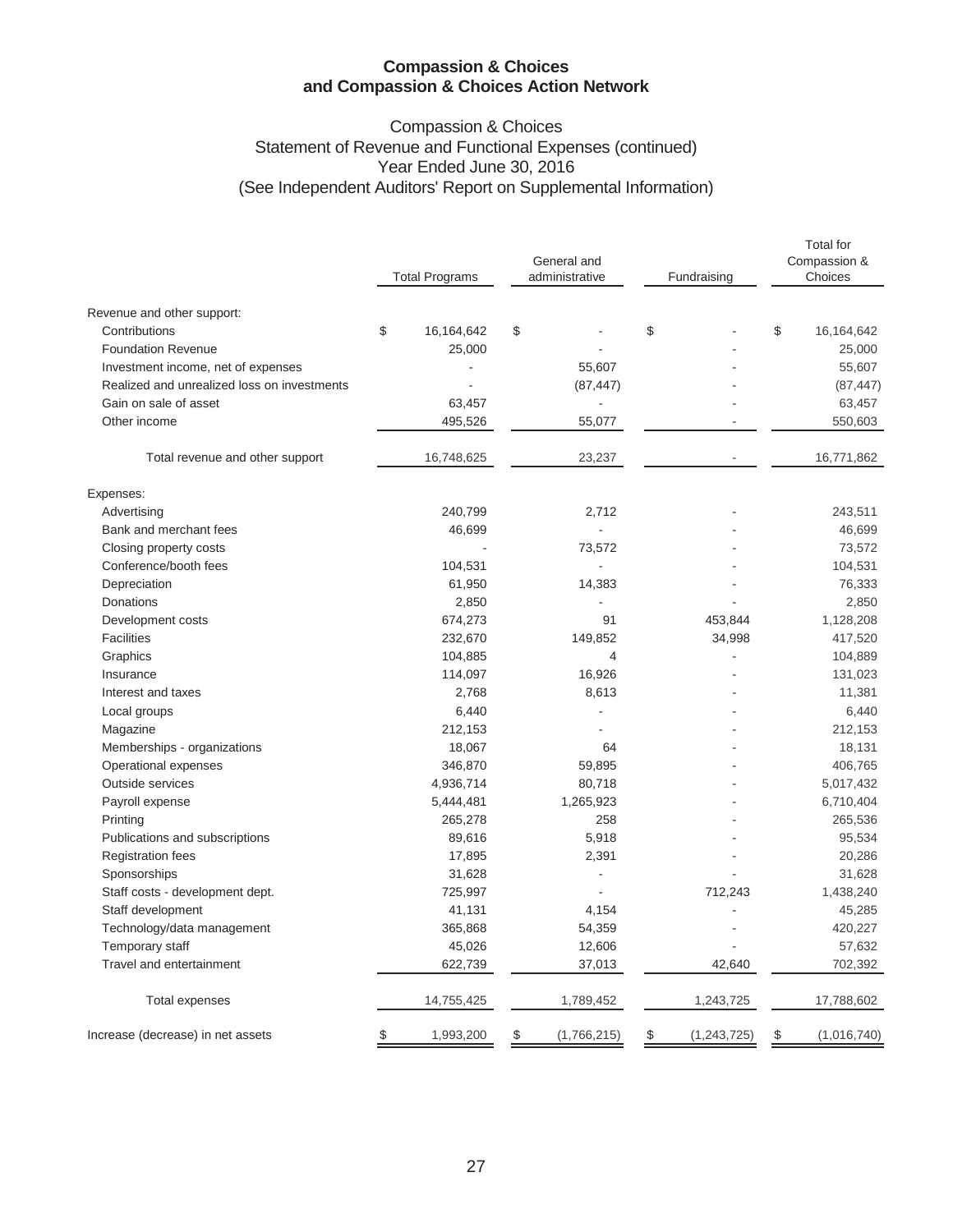# Compassion & Choices Action Network Statement of Revenue and Functional Expenses Year Ended June 30, 2016 (See Independent Auditors' Report on Supplemental Information)

|                                    | Direct Lobbying   | Grassroots<br>Lobbying | Electioneering<br>Lobbying | Legal<br>Defense<br>Fund | Policy &<br>Implementation | Field            |
|------------------------------------|-------------------|------------------------|----------------------------|--------------------------|----------------------------|------------------|
| Revenue and other support:         |                   |                        |                            |                          |                            |                  |
| Conferences and events             | \$                | \$                     | \$                         | \$                       | \$                         | \$               |
| Contributions                      |                   |                        |                            |                          |                            |                  |
| Membership fees                    |                   |                        |                            |                          |                            |                  |
| Investment income, net of expenses |                   |                        |                            |                          |                            |                  |
| Realized and unrealized gain       |                   |                        |                            |                          |                            |                  |
| on investments                     |                   |                        |                            |                          |                            |                  |
| Other income                       |                   |                        |                            |                          |                            |                  |
| Total revenue and<br>other support |                   |                        |                            |                          |                            |                  |
| Expenses:                          |                   |                        |                            |                          |                            |                  |
| Advertising                        |                   |                        |                            |                          |                            |                  |
| Bank and merchant fees             | 58                |                        |                            |                          |                            |                  |
| Conference/booth fees              |                   |                        | 550                        |                          |                            | 500              |
| Depreciation                       |                   |                        |                            |                          |                            |                  |
| Development costs                  | 7,915             |                        |                            |                          |                            |                  |
| Donations                          | 4,250,000         |                        |                            |                          | 500                        | 1,715            |
| <b>Facilities</b>                  | $\blacksquare$    |                        |                            |                          |                            | 5,571            |
| Graphics                           | 500               |                        |                            |                          |                            | ÷                |
| Insurance                          |                   |                        |                            |                          |                            |                  |
| Interest and taxes                 |                   |                        |                            |                          |                            |                  |
| Membership and telefunding costs   |                   |                        |                            |                          |                            |                  |
| Memberships - organizations        |                   |                        |                            |                          |                            | 10,000           |
| Operational expenses               | 793               | 492                    |                            |                          |                            | 1,880            |
| Outside services                   | 141,061           |                        |                            |                          |                            | 149,212          |
| Payroll expense                    | 1,412             | 15,963                 | 2,522                      | 191                      | 191                        | 731              |
| Printing                           |                   |                        |                            |                          |                            |                  |
| Publications and subscriptions     |                   |                        |                            |                          |                            |                  |
| Registration fees                  |                   |                        |                            |                          |                            |                  |
| Staff costs - development dept.    |                   |                        |                            |                          |                            | 416              |
| Technology/data management         |                   |                        |                            |                          |                            | 750              |
| Temporary staff                    |                   |                        |                            |                          |                            |                  |
| Travel and entertainment           |                   |                        |                            |                          |                            | 323              |
| <b>Total expenses</b>              | 4,401,739         | 16,455                 | 3,072                      | 191                      | 691                        | 171,098          |
| Increase (decrease) in net assets  | (4,401,739)<br>\$ | \$<br>(16, 455)        | (3,072)<br>\$              | \$<br>(191)              | (691)<br>\$                | (171, 098)<br>\$ |